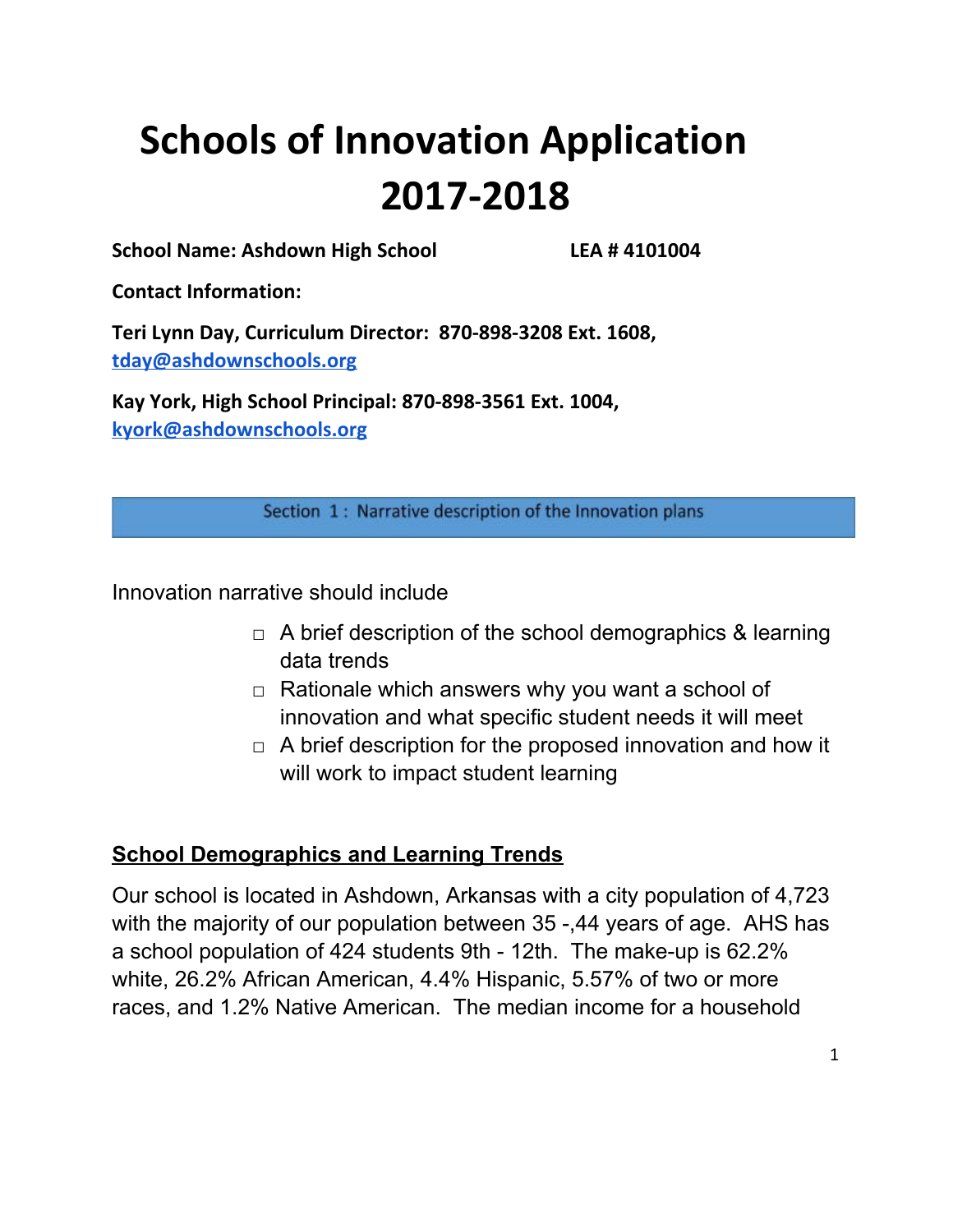was \$27,463 in 2016 the mean income was \$43,076. The the students in which households are below the poverty level are 29.2%. Our school currently is at 62% Low Income. We are sitting in an area of generational poverty, and we want our students to leave Ashdown with a sense of success for their future.

Student data indicates that our students are below 50th percentile in both literacy and math for ninth grade. Tenth grade scored below in all areas except writing.

# **Why we want a school of innovation**

Ashdown High School along with Ashdown School District and SOI Committee want to provide more opportunities for our low-achieving students and increase and accelerate learning for all students through more career and challenging venues. Currently this is not possible with the seven or eight period day and current policy. Scheduling restraints and the overload of extra courses, does not allow for students to look outside what we can offer within our school walls.

Many of our students are leaving high school without a focus or direction as to what they will be doing. We want to widen the opportunities for students to glean more information and training in areas in which they have have interests and innate abilities before they graduate and hopefully afford them them opportunity to investigate with hands on experience and/or certifications to go forward in their field if they choose. We have several opportunities at local colleges and trade centers that our students need access.

Thinking outside the box so that learning at Ashdown High School is more "Student Centered" is our main **Why** for wanting the School of Innovation.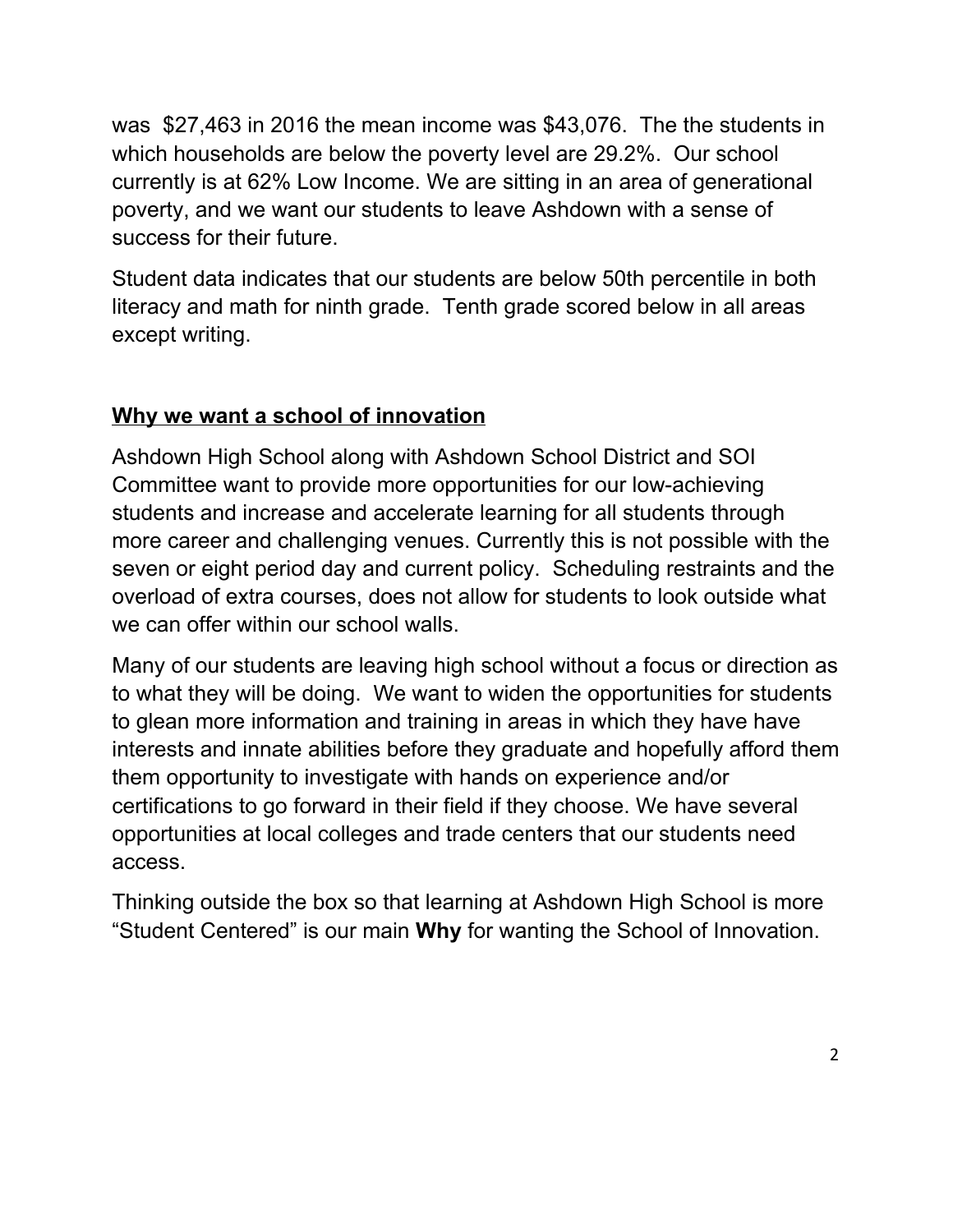# **Description and Impact of Proposed Innovations**

We have had many lengthy discussions, traveled to other schools for innovation ideas, and searched ourselves to find out "WHY" we want to be a School of Innovation. We are currently listed as a Focus School in Arkansas and have been looking closely at where we are as a school and a district, how we got here, and what it will take for us to improve. We have worked with student groups, teachers, parents, school board members and community members to look at ways we could be innovative for Ashdown. We looked at many different schedules, and innovations from other schools, but we wanted something that fit the **Why** we established in our planning for our students.

The following are specifics of what we at Ashdown High School would like to provide through our School of Innovation:

- Provide time for school personnel to participate in PLC.
	- Through Flex days, we want to make time for teachers to work in PLC teams so that they have time to plan
- Pace classes for students that can move on.
	- Sitting through content that has already been mastered, is a waste of time for some students. We have seen frustration and discipline increase in these classes. Giving students an opportunity to complete course work at their own pace will give more opportunity for these students to move on and take other courses of interest.
- Flex time so students can receive extra help before failing.
	- We want to schedule time within the school day for students who need extra time with teachers in content areas, and time for students to work on independent activities and projects.
- Provide other learning opportunities through college level coursework and vocational programs.
	- We are working with two local colleges and one vocational center to make sure that our students have the opportunity to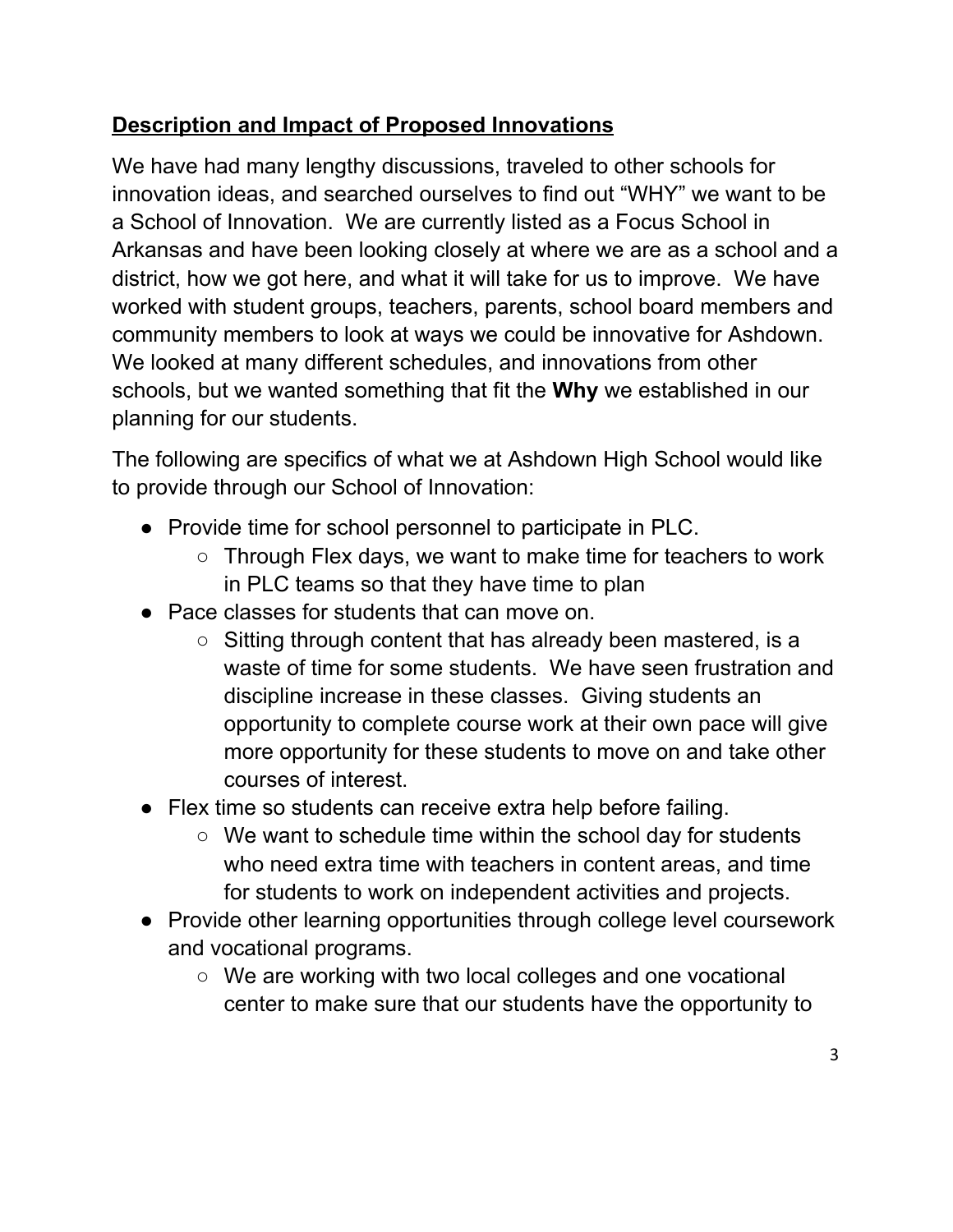receive college level courses as reduced prices and vocational training. A flexible schedule will be needed so that there is time for these opportunities to happen.

- Provide Zero classes before or after school.
	- $\circ$  Some classes would not make due a small number of students. This zero hour would allow more flexibility in scheduling and students are asking for the classes to better prepare them for their career choices.
- Provide Structured Learning time as well as Independent Learning time each week for all students.
	- By incorporating a Flex time into the daily schedule, students will be able to work one on one or in small groups in the areas where they need more assistance. The students who do not need more assistance, will have time to work indepently on other coursework during this time.
- Provide Core Curriculum Digitally
	- $\circ$  A digital curriculum is not for every student, but on a student by student basis, the decision to complete coursework digitally will allow for several of the changes listed above to be accomplished.
- Provide Advisory time each week for 9th-12th grade students so that they have support in making decisions concerning their education at Ashdown High School and beyond.
	- We understand that students need support as they enter high school and make decisions on coursework and direction post high school. We want each student to have a "go to" teacher who will work with them to make sure that they are taking the courses necessary to get them to the next level of education or the workforce.
- One to one with chromebooks.
	- This step will be necessary in order to accomplish the innovations above i.e. digital curriculum, independent learning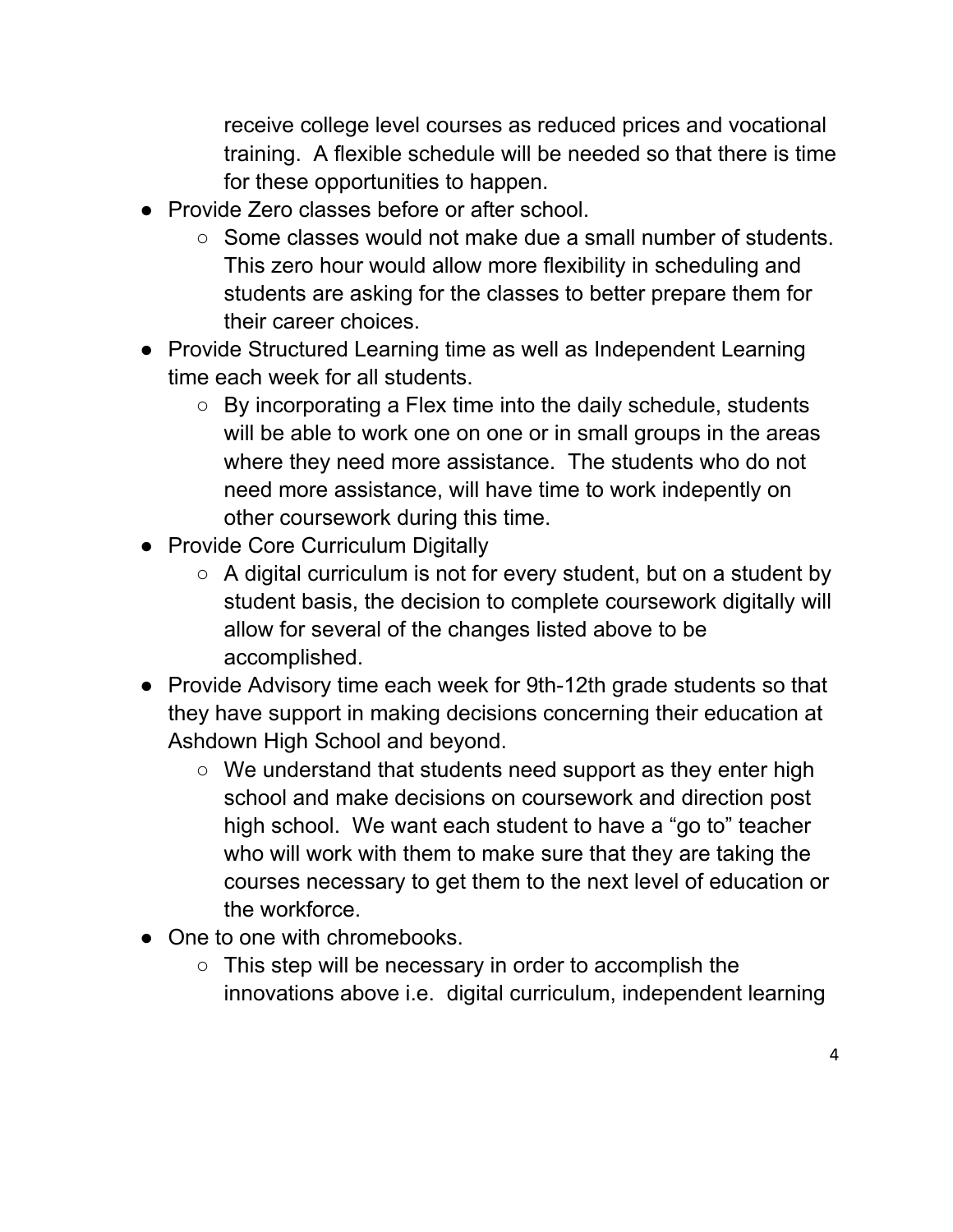time, pacing and access to online curriculum that we have already purchased for math and will continue to purchase for online course work.

**Section 2: General Questions** 

# **General Questions**

# **Special Conditions (Check all that apply) (NOTE: This language may change under ESSA)**

- □ Facilities Distress
- □ Rewards School for Growth
- □ Rewards School for Performance

Link to your School Improvement Plan:

School Rating

- $\Box$  A
- □ B
- X C
- □ D
- $\neg$  F

Is this a new LEA?

□ Yes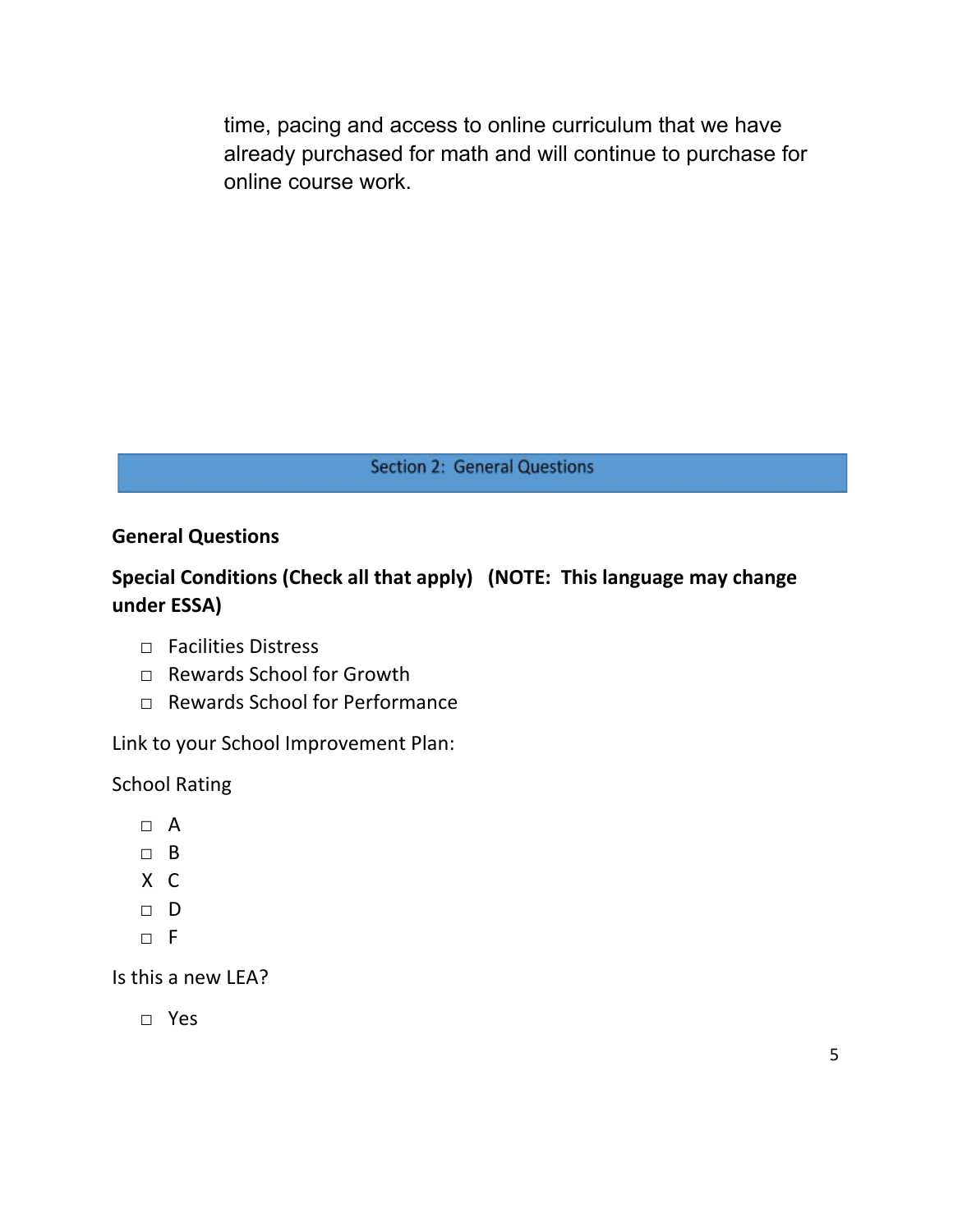X No If Yes, Please Explain

Supports and service organizations assisting your school.

X Yes Arkansas Department of Education (ADE)

X Yes Arkansas Public Resource Center (APSRC)

\_\_Yes\_\_\_ Education Renewal Zone (ERZ)

Other -Please list below:

Section 3 Exploring and Learning Prework

 $\overline{\phantom{a}}$  , and the contribution of the contribution of the contribution of the contribution of the contribution of the contribution of the contribution of the contribution of the contribution of the contribution of the

**Exploring and Learning Phase 1**: The work in this section is suggested before completing the School of Innovation Plan and Goals in the application.

| <b>Exploring and Learning Phase 1 Work</b> |                                                                              |  |  |  |
|--------------------------------------------|------------------------------------------------------------------------------|--|--|--|
| Sept. 2017-Jan 2018                        |                                                                              |  |  |  |
| September 26-27                            | • Fall Innovation Summit in September                                        |  |  |  |
| September 27, 2017 4:00-5::00              | • Information session for prospective SOI<br>schools on second day of summit |  |  |  |
| October 3, 2017                            | • Deadline to Submit Intent to Apply                                         |  |  |  |
| October 11, 2017                           | <b>Attend SOI Application Meeting</b>                                        |  |  |  |
|                                            |                                                                              |  |  |  |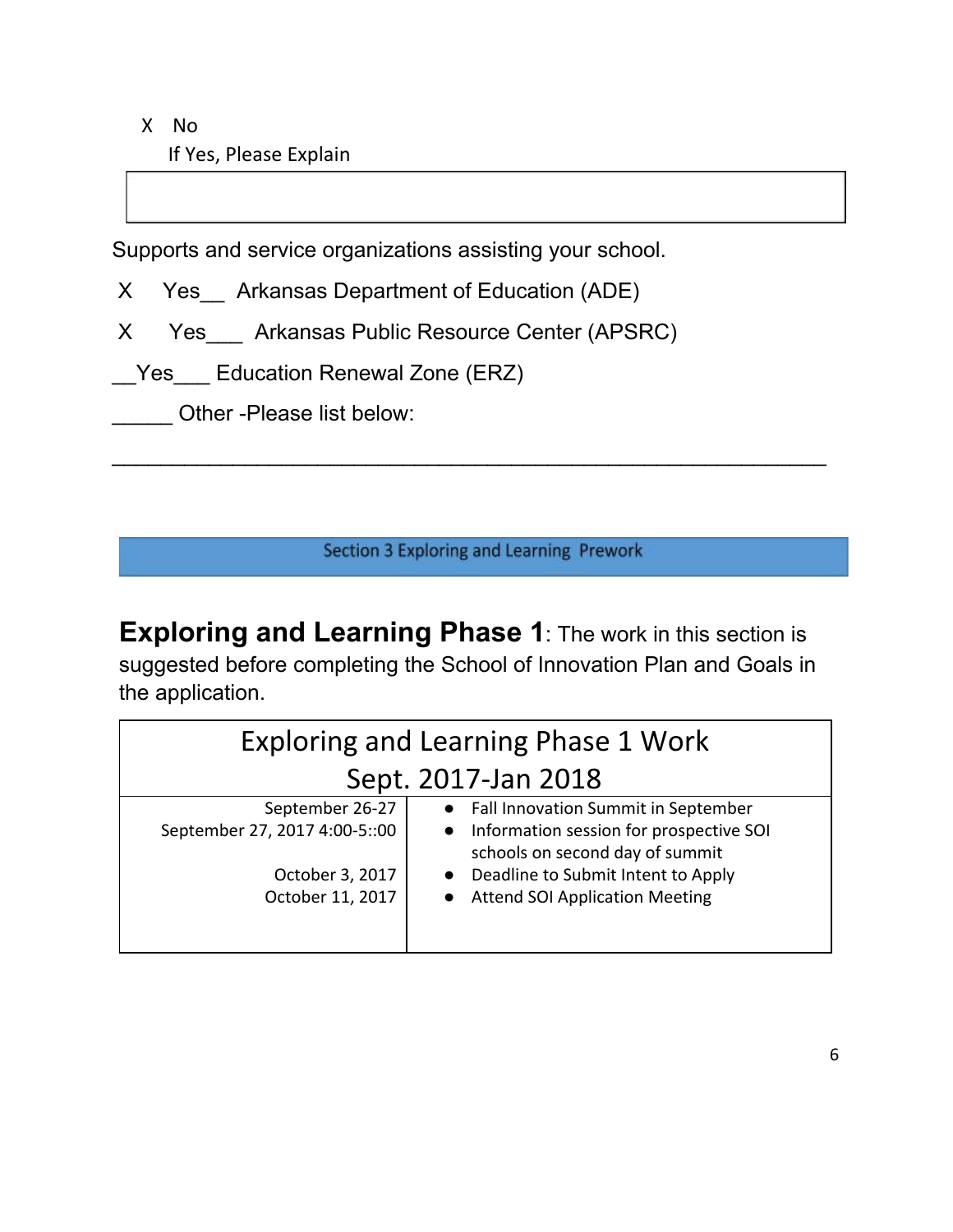# **Exploring and Learning Phase 1 Capacity Building up to Submission of Application on February 5, 2018**

What activities have engaged staff and other stakeholders in order to build capacity for innovation?.

Complete the following chart that **details** the professional development plan.

## **Professional Development Plan Part 1— Exploring and Learning Phase 1 learning up to submission of application**

| <b>Date</b>  | <b>Describe Activity</b>      | Number of participants | Roles in School               |
|--------------|-------------------------------|------------------------|-------------------------------|
| October 10th | <b>Shared with School</b>     |                        | 7 school board members        |
|              | Board Why we are              | 17                     | 1 Superintendent              |
|              | looking at a School           |                        | 4 administrators              |
|              | of Innovation                 |                        | 5 Media and others            |
| October 11th | School of Innovation          | $\overline{3}$         | 1 tech facilitator            |
|              | Informational                 |                        | 1 administrator               |
|              | meeting                       |                        | 1 librarian/media             |
|              | Plumerville                   |                        | specialist                    |
| October 18th | Staff meeting with            | 25 Staff meeting       | 3 math teachers               |
|              | Mrs. Day -                    |                        | 3 literacy                    |
|              | Whydo we need                 |                        | 3 history                     |
|              | to do more?                   |                        | 3 Science                     |
|              |                               |                        | 2 administrators              |
|              |                               |                        | 10 other                      |
| October 19th | <b>Site Visit to Prescott</b> | Technology coordinator | <b>Technology Coordinator</b> |
|              | School of Innovation          | 2 teachers             | 2 teachers                    |
|              |                               | 2 administrators       | 2 administrators              |
| Nov. 2nd     | School of Innovation          | 6                      | 1 administrator               |
|              |                               |                        | 1 Counselor                   |
|              |                               |                        | 1 school Board member         |
|              |                               |                        | 1 Attendance Clerk            |
|              |                               |                        | 1 eschool coordinator         |
|              |                               |                        | 1 library/media               |
|              |                               |                        | Specialist                    |
| Nov. 15th    | Leadership Meeting-           | 12                     | 4 students                    |
|              | Students presented            |                        | 8 staff                       |
|              | project and shared            |                        |                               |
|              | ideas for SOI - liked         |                        |                               |
|              | the flex time,                |                        |                               |
|              | student liked the             |                        |                               |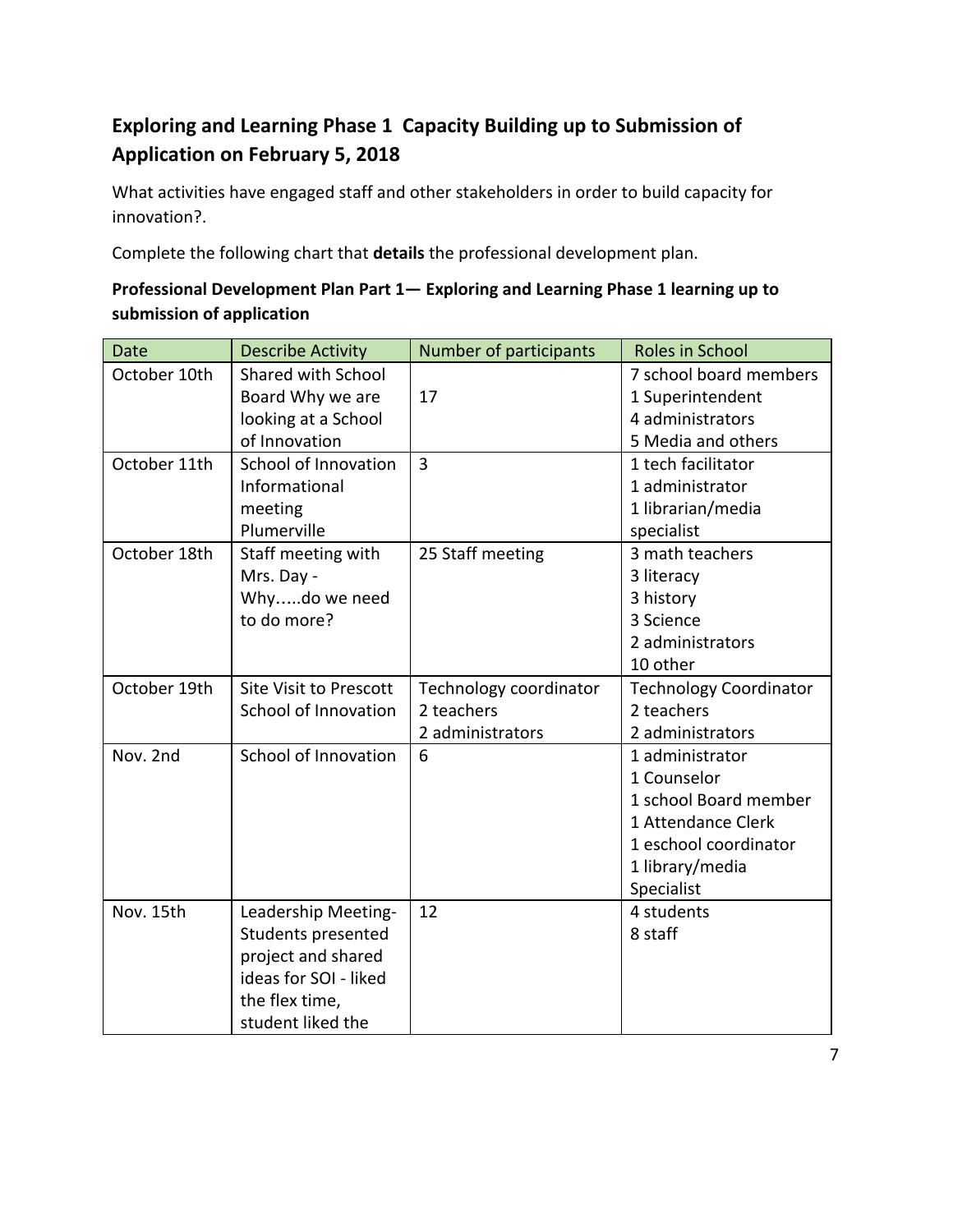|                  | virtual opportunities<br>- had been<br>successful in Las<br>Vegas school with<br>such.                                                                                |                                   |                                                                                                                                                                       |
|------------------|-----------------------------------------------------------------------------------------------------------------------------------------------------------------------|-----------------------------------|-----------------------------------------------------------------------------------------------------------------------------------------------------------------------|
| Nov. 16th        | School of Innovation<br>to Plumerville -<br><b>Grant Information</b>                                                                                                  | 2 staff                           | <b>District Curriculum</b><br>Coord<br>H S. Principal                                                                                                                 |
| November<br>17th | Staff PD Day - High's<br>and Lows - What we<br>are doing that is<br>workingWhat do<br>we need to do to<br>meet students needs<br>Google Classroom<br>Training for all | 33 staff members                  | All Staff<br>(Staff divided into<br>training levels for Google<br>classroom with trainers<br>working with all where<br>they are in their<br>learning)                 |
| December 5th     | Community<br>/Parents/staff/busin<br>ess leaders/student-<br>SOI committee                                                                                            | 26                                | 5 parents<br>3 school board members<br>7 staff<br>5 students<br>3 administrators<br>1 Technology<br>Coordinator<br>1 Tech. assistant<br>1 Fed.Programs<br>Coordinator |
| December<br>12th | Plumerville - School<br>of Innovation<br>meeting - Mrs.<br><b>Brashears</b>                                                                                           | Leadership Team 6<br>Students - 2 | 6 teachers, 2 students                                                                                                                                                |
| December<br>20th | Community meeting<br>SOI-                                                                                                                                             |                                   | (19 attended)<br>2 school board members<br>5 community business<br>7 teachers/staff<br>3 administrators<br>2 Parents                                                  |
| January 10th     | Community meeting<br>SOI                                                                                                                                              |                                   |                                                                                                                                                                       |
| January 11th     | Meeting with staff in<br>small groups                                                                                                                                 | 36                                | 23 Certified<br>13 Classified staff                                                                                                                                   |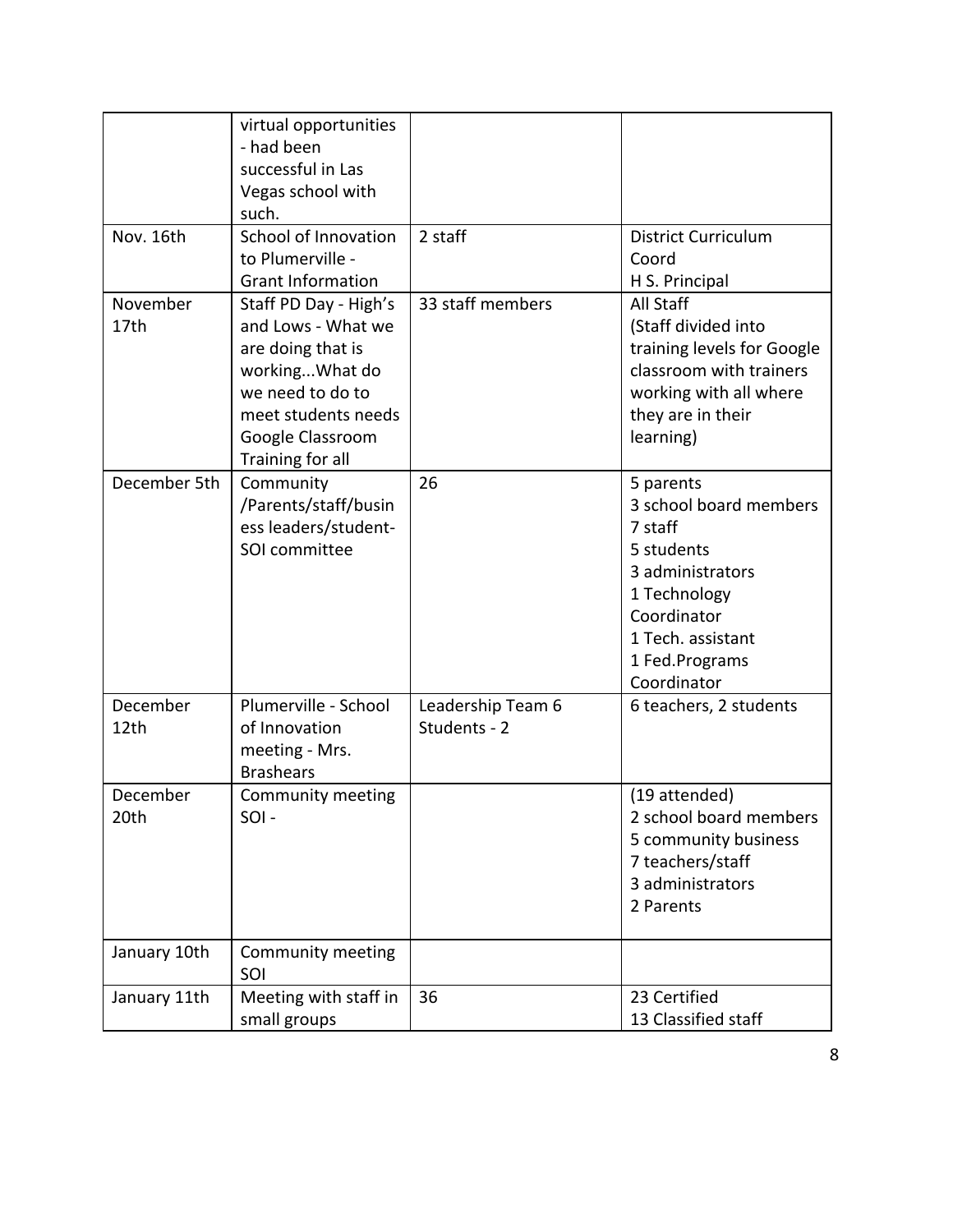|                        | individually and /or<br>small groups                                                                                                                                                                                                                             |                                                                           |                                                                            |
|------------------------|------------------------------------------------------------------------------------------------------------------------------------------------------------------------------------------------------------------------------------------------------------------|---------------------------------------------------------------------------|----------------------------------------------------------------------------|
| Jan 12th               | Meeting with staff<br>members<br>absent/not available                                                                                                                                                                                                            | 5                                                                         | 2 Classified<br>3 Certified                                                |
|                        | on 1/11/18                                                                                                                                                                                                                                                       |                                                                           |                                                                            |
| January 17th<br>& 18th | Meeting with<br>Parents of students.                                                                                                                                                                                                                             | Email/text to parents<br>inviting them to attend<br>SOI awareness meeting | Several calls and<br>resources                                             |
| Jan 25th               | Leadership Meeting<br>- Shared SOI goals,<br>Timeline ideas and<br>discussed<br>questions/concerns                                                                                                                                                               | 18                                                                        | 8 staff<br>10 students                                                     |
| January 29th           | Met with Pre-AP<br><b>Geometry Class</b>                                                                                                                                                                                                                         | 24                                                                        | 23 students<br>1 staff-                                                    |
| January 31st           | Met with HUB<br>Coordinators along<br>with HUB Director<br>along with School<br><b>Board Member and</b><br>Counselor's<br>secretary eschool<br>director to review<br>our plan and discuss<br>the Waivers needed<br>for our School to<br>move forward with<br>SOI | 6                                                                         | 2 administrators<br>2 consultants<br>1 classified<br>1 school board member |
| Feb. 2nd,              | Meeting with School                                                                                                                                                                                                                                              |                                                                           |                                                                            |
|                        | board member and                                                                                                                                                                                                                                                 |                                                                           |                                                                            |
|                        | others on SOI                                                                                                                                                                                                                                                    |                                                                           |                                                                            |
|                        | committee to share<br>information we are                                                                                                                                                                                                                         |                                                                           |                                                                            |
|                        | submitting for SOI                                                                                                                                                                                                                                               |                                                                           |                                                                            |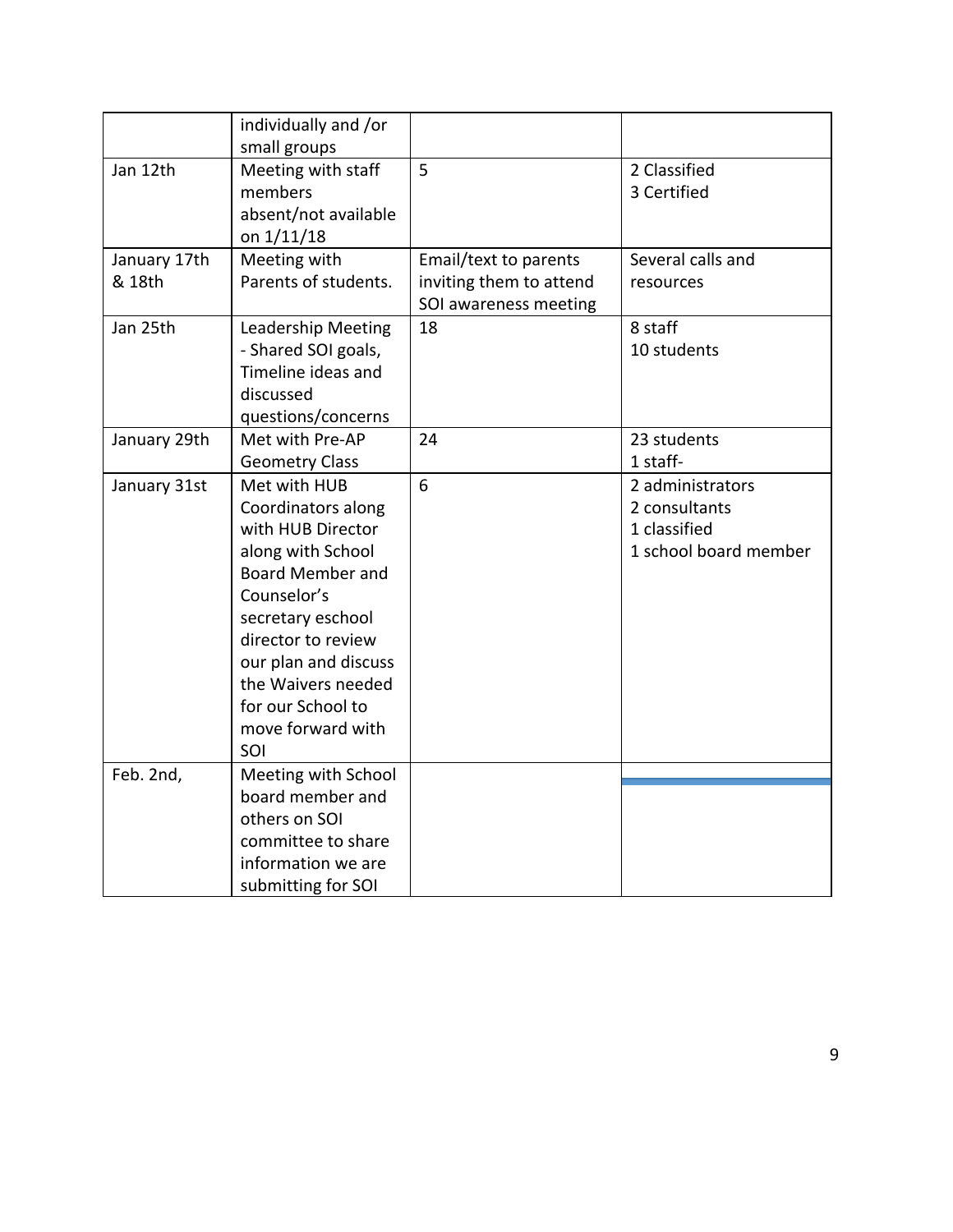The school's **Vision and Mission** will align to the innovative work. Please indicate if your vision and mission are:

Letter areve Xrevisited **Letter Letter and Tennish Completely revised** 

If you completed any of the steps above, briefly explain your process and the stakeholders involved

Mission:

We will be a school with an unrelenting focus on learning. All students are expected to succeed; failure is not an option.

The school's **Vision** statement:

The vision of the Ashdown School District is to unite parents, community, and staff in creating an environment of excellence and pride where students will choose to be successful.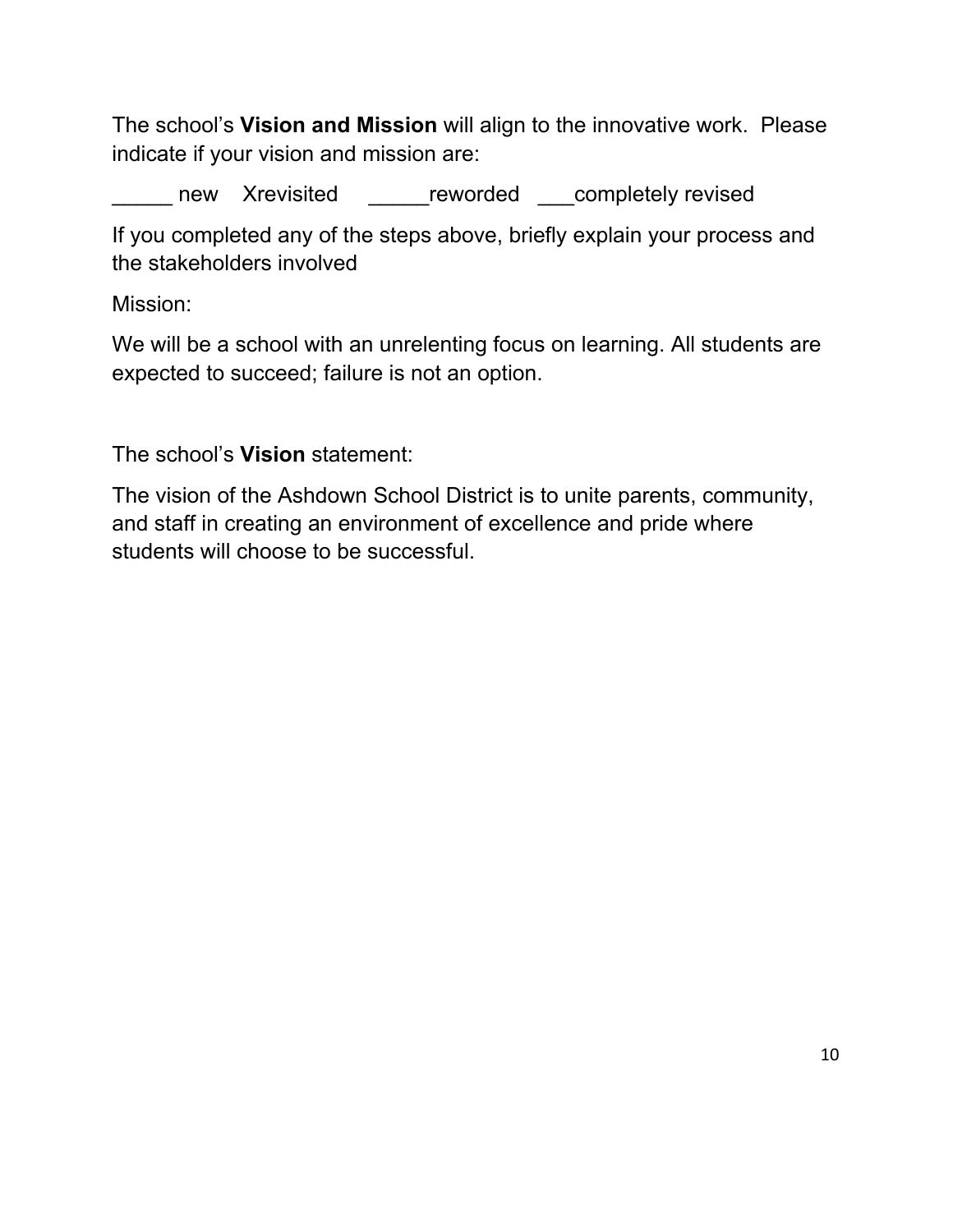## Section 5: Goals and Anticipated Outcomes

Identify the school of innovation goals and performance targets.

# **These may include, but are not limited to, the following goals outlined**

# **in [AR Code § 6-15-2803 \(2016\)](http://law.justia.com/codes/arkansas/2016/title-6/subtitle-2/chapter-15/subchapter-28/section-6-15-2803)**

**(Example of Goal Writing Worksheet at end of Application Form)**

**Note: Limit the response to no more than five (5) goals.**

| Goal 1 | Reduce the achievement gap among one(1) or more<br>groups of students by accelerating learning experiences<br>for academically low achieving students |
|--------|-------------------------------------------------------------------------------------------------------------------------------------------------------|
| Goal 2 | Increase student participation in curriculum options                                                                                                  |
| Goal 3 | Expand student's college and career readiness by<br>exploring new avenues                                                                             |
| Goal 4 | Motivate students by exploring innovative teaching and<br>learning choices                                                                            |
| Goal 5 | Transform the school's culture and climate to lead to<br>transformative teaching and learning                                                         |

### Section 6: Goal Timeline

Please connect the SOI goals to the innovation, rationale, and timeline for implementation. Note: limit the response to no more than five (5) goals.

| Goal              | <b>Innovation</b>        | <b>Rationale</b>            | <b>Timeline</b>       |
|-------------------|--------------------------|-----------------------------|-----------------------|
| Goal 1:Reduce the | JAG- opportunities for   | Students that are provided  | Begin fall 2018 and   |
| achievement gap   | hands on learning,       | more opportunities in which | continuing to monitor |
| among one(1) or   | Vocational opportunities | they are interested will be | each quarter to ramp  |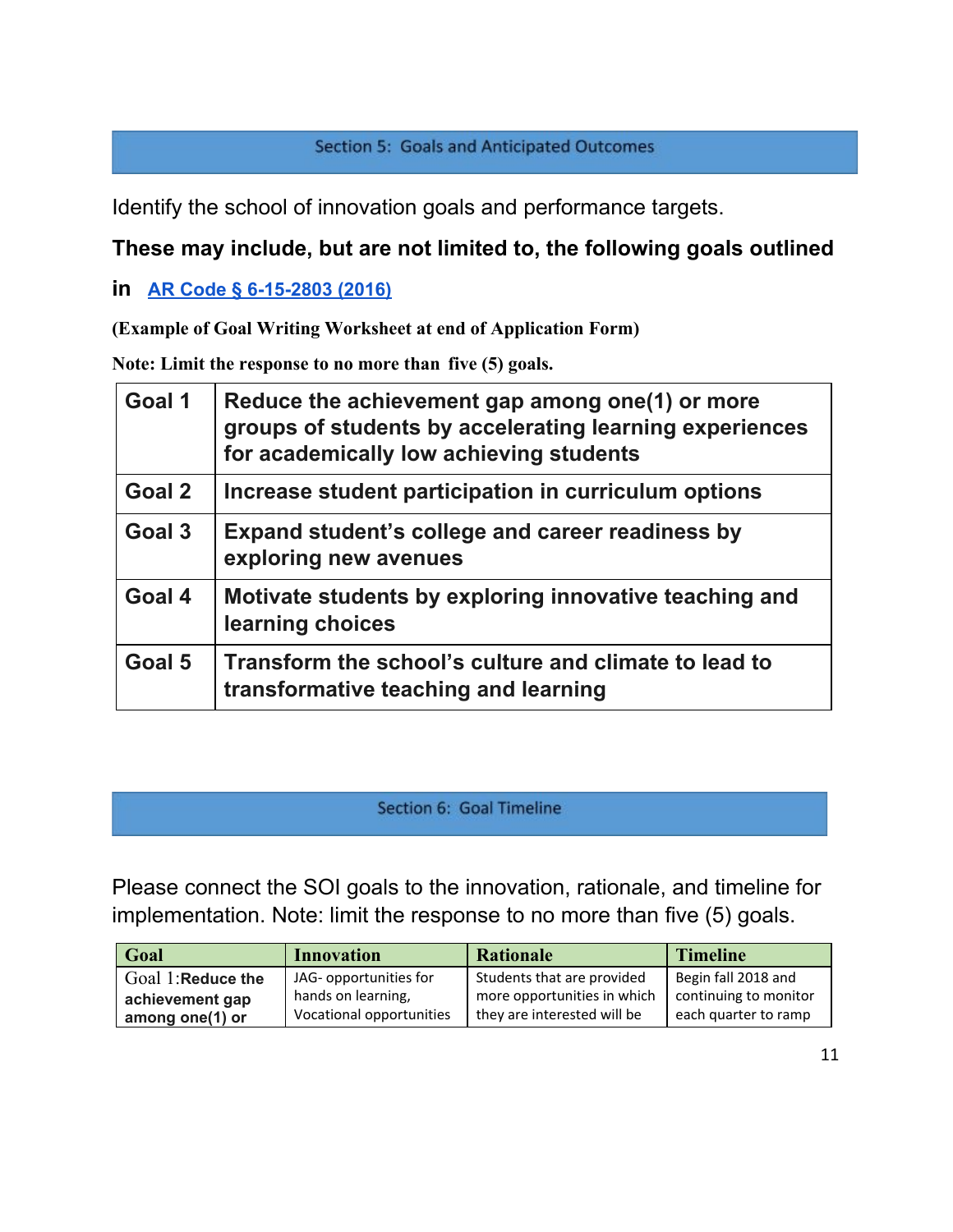| more groups of<br>students by<br>accelerating<br>learning<br>experiences for<br>academically low<br>achieving students | provided via UofA Hope<br>@Texarkana (CNA), local<br>CCCUofA, Tyson Student<br>Learning Center @<br>Lockesburg - opening in<br>Fall, & Texarkana College<br>VoTech school                                                                                                                                                                                                                                                                                                                                                                                                                                                | more engaged and perform<br>higher academically.                                                                                                                                                                                                                                           | up instruction and<br>watch closely via data<br>and weekly advisory<br>checks.                                                                                                                                                                                                                                                   |
|------------------------------------------------------------------------------------------------------------------------|--------------------------------------------------------------------------------------------------------------------------------------------------------------------------------------------------------------------------------------------------------------------------------------------------------------------------------------------------------------------------------------------------------------------------------------------------------------------------------------------------------------------------------------------------------------------------------------------------------------------------|--------------------------------------------------------------------------------------------------------------------------------------------------------------------------------------------------------------------------------------------------------------------------------------------|----------------------------------------------------------------------------------------------------------------------------------------------------------------------------------------------------------------------------------------------------------------------------------------------------------------------------------|
| Goal 2:Increase<br>student<br>participation in<br>curriculum options                                                   | JAG- opportunities for<br>hands on learning,<br>Vocational opportunities<br>provided via UofA Hope<br>@Texarkana (CNA),<br>Texarkana Vocational,<br>Cossatot UofA, with goal<br>of adding<br>Teacher Cadet, EAST with<br>Drone training, Coding<br>classes, ROTC, and<br>Industrial Recognized<br>Certificates such as:<br>Tyson's Student Learning<br>Center (Lockesburg) with<br>Certifications in<br>Mnemonics, Industrial<br>Maintenance, & Electrical<br>along with criminal<br>investigation and law<br>enforcement certificates,<br>A. I. (Artificial<br>Insemination)<br>certification, First<br>Responder, etc. | Provide more options for<br>personalized learning.                                                                                                                                                                                                                                         | Begin Spring 2018<br>planning course<br>offerings, staff<br>certifications, and<br>communication with<br>surrounding<br>Vocational, technical<br>and colleges in order<br>to provide options for<br>students in planning<br>schedules for Fall<br>2018. Continue to seek<br>more certification<br>opportunities for<br>students. |
| Goal 3:Expand<br>student's college<br>and career<br>readiness by<br>exploring new<br>avenues                           | Every student will have<br>an advisor and will meet<br>with their advisor 1 day a<br>week during a built in<br>advisory period.                                                                                                                                                                                                                                                                                                                                                                                                                                                                                          | To build relationships<br>between staff and students<br>and work on career<br>awareness and<br>preparedness. This will<br>assure each has a post<br>secondary plan in place.                                                                                                               | Begin August 2018<br>with weekly meetings<br>with advisor/students.<br>Continues throughout<br>year.                                                                                                                                                                                                                             |
| Goal 4: Motivate<br>students by<br>exploring<br>innovative teaching<br>and learning<br>choices                         | Google Classroom -<br>training for all that do<br>not already use this<br>mode of collectively<br>organizing instruction<br>and assignments.<br>Provide peer tutoring by<br>those students that are<br>NTA certified tutors.                                                                                                                                                                                                                                                                                                                                                                                             | All possible venues for<br>students to glean<br>knowledge to advance them<br>to their college and/or<br>career goals will be sought<br>and opportunities for staff<br>to grasp new learning to<br>advance students skills will<br>be provided via PD (ex. SOI<br>Summit, Solution Tree PLC | Began in November<br>2017 and continue<br>until all have mastered<br>the effective use of<br>google classroom and<br>other innovative<br>teaching and learning<br>strategies.                                                                                                                                                    |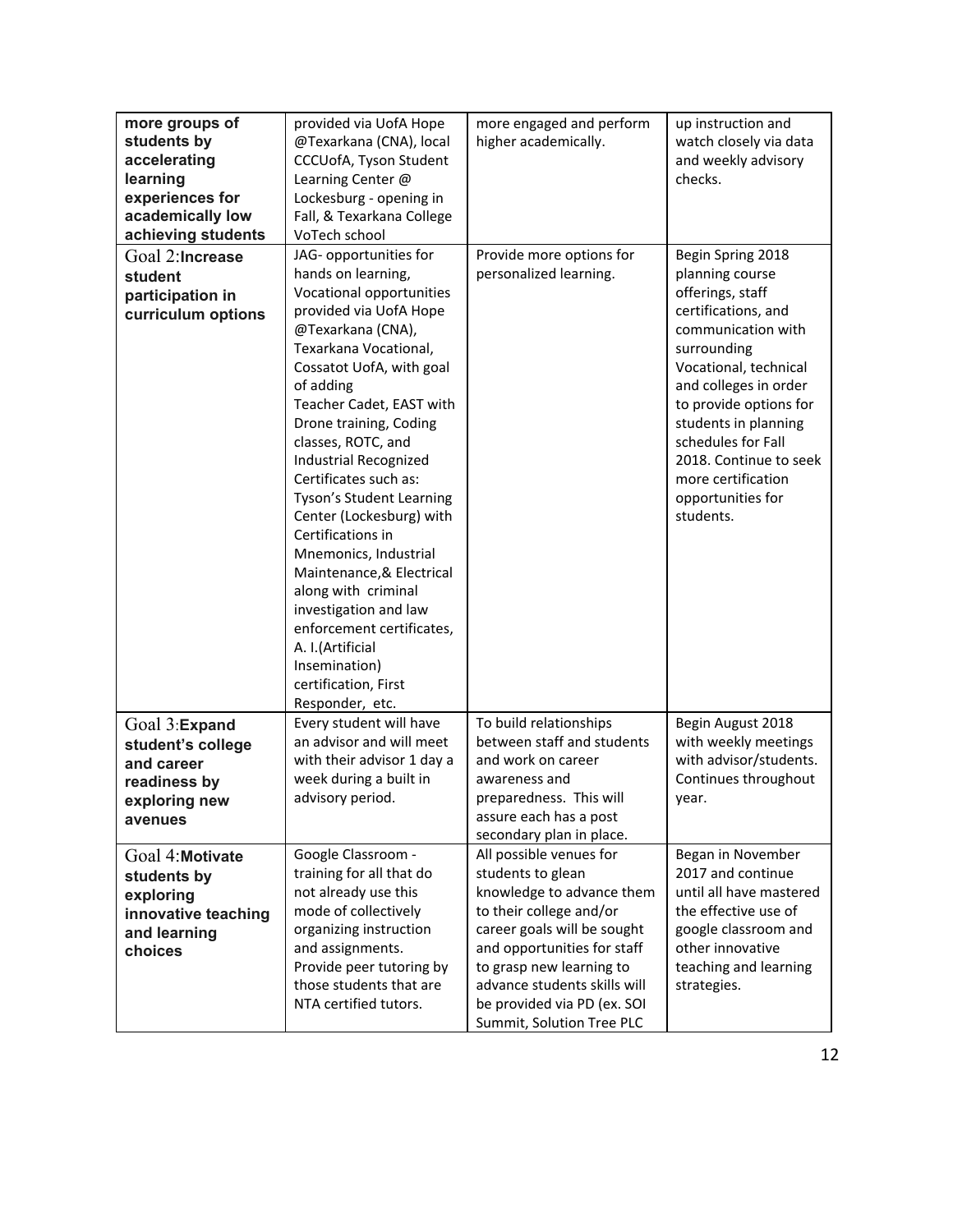|                                                                                                                   |                                                                                                                                                                        | training and local Coop PD<br>specific to each Staff's Ed<br>Reflect PGP goals)                                                                                                |                                                                                                                                                                                                                                                      |
|-------------------------------------------------------------------------------------------------------------------|------------------------------------------------------------------------------------------------------------------------------------------------------------------------|--------------------------------------------------------------------------------------------------------------------------------------------------------------------------------|------------------------------------------------------------------------------------------------------------------------------------------------------------------------------------------------------------------------------------------------------|
| Goal 5: Transform<br>the school's culture<br>and climate to lead<br>to transformative<br>teaching and<br>learning | Examine/revise our<br>current Vision and<br>Mission and how these<br>correlate with the Ark.<br>Dept. Ed. Vision and<br>Mission $(2/16/17)$ during<br>scheduled PD Day | <b>Current Vision and Mission</b><br>needs to match what we are<br>evolving into with focus on<br>students' being prepared<br>for college, career, and<br>community engagement | Began November 17,<br>2017 and will continue<br>with revisions Feb.<br>16th with completion<br>by May 2018 in order<br>to have a common<br>focus and a mindset of<br>where we are going<br>with AHS Students and<br>ultimately Ashdown<br>Community. |

## Section 7: SOI Innovation Plan Proposed Actions

Describe the school of innovation plan. The action plan must include details such as curriculum to be used, changes to schedules, and changes to courses.

# Complete the following ACTION Plan Timeline

| <b>Date</b><br><b>From-To</b> | Goal # | <b>Action</b>                                                                                                        | <b>Expected</b><br><b>Outcome</b>                                                                                       | <b>Materials &amp;</b><br><b>Resources Needed</b>                                              |
|-------------------------------|--------|----------------------------------------------------------------------------------------------------------------------|-------------------------------------------------------------------------------------------------------------------------|------------------------------------------------------------------------------------------------|
| February<br>2018              | 1      | Staff introduced to Career<br>Cruising for all Students                                                              | Staff will be fully<br>aware and<br>competent in leading<br>students to begin<br>using this tool for<br>career planning | All staff with<br>chromebook/laptop and<br>counselors to provide<br>access to Career Cruising. |
| February<br>2018              | 3      | Meet with UofA Hope at<br>Texarkana and Cossatot U of A<br>in Ashdown to finalize course<br>offerings for 2017-2018. | More options will be<br>available to expand<br>students career<br>choices                                               | Contact with Dean,<br>Registrars at both<br>campuses                                           |
| March, 2018                   | 5      | Conduct core level meetings<br>to discuss schedules, flex                                                            | This will provide all<br>information with                                                                               | Approval of SOI, phone<br>conferences with other                                               |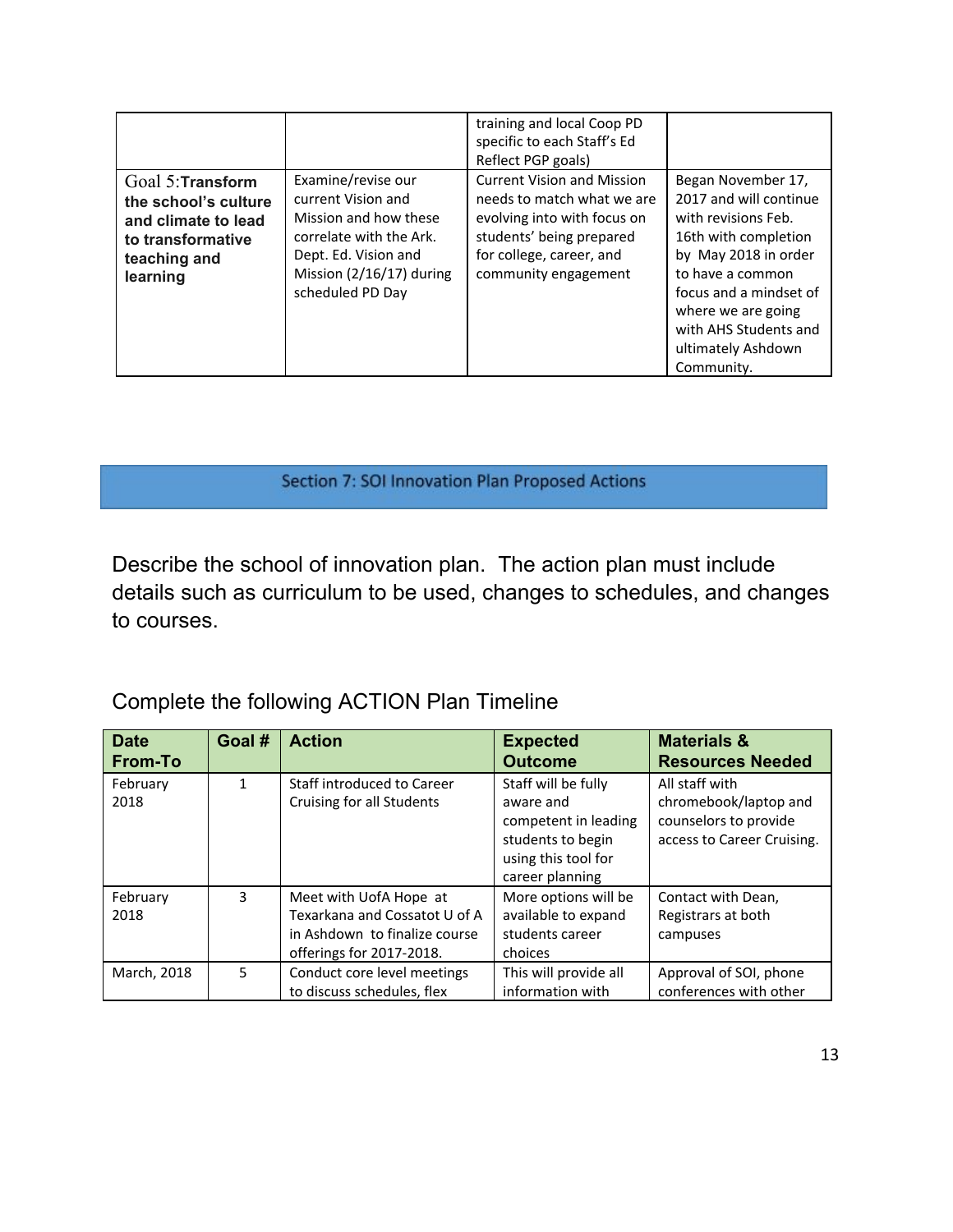|                                                                                          |                | times, Google Classroom and                                                                                                                                                                                                                                                                                                                                              | time to plan for                                                                                                                                                                                                                                          | SOI schools and possible                                                                                                                                                                                   |
|------------------------------------------------------------------------------------------|----------------|--------------------------------------------------------------------------------------------------------------------------------------------------------------------------------------------------------------------------------------------------------------------------------------------------------------------------------------------------------------------------|-----------------------------------------------------------------------------------------------------------------------------------------------------------------------------------------------------------------------------------------------------------|------------------------------------------------------------------------------------------------------------------------------------------------------------------------------------------------------------|
|                                                                                          |                | other components of our Plan                                                                                                                                                                                                                                                                                                                                             | upcoming year                                                                                                                                                                                                                                             | site visits if needed.                                                                                                                                                                                     |
| Feb. - March<br>2018                                                                     | 5              | Based upon surveys and Ed<br>Reflect data. Plan for specific<br>PD needed for each staff<br>member from now forward                                                                                                                                                                                                                                                      | Being prepared to<br>enter into the new<br>SOI, all will need to<br>be prepared and<br>receive appropriate<br>PD now through<br>summer                                                                                                                    | PD offerings specific to<br>needs -<br><b>Federal Funds Budget</b><br>District Budget for PD                                                                                                               |
| August 2018<br>-onward                                                                   | $\mathbf{1}$   | Include advisory time each<br>week in master schedule                                                                                                                                                                                                                                                                                                                    | Students will have a<br>mentor to connect<br>and advise and<br>ensure immediate<br>attention if students<br>start to miss<br>school/fall behind or<br>need information<br>about career and<br>current assignments.                                        | Master schedule<br>Training for mentors on<br><b>Adaptive Schools</b>                                                                                                                                      |
| Aug. 2018<br>and on-going                                                                | $\overline{2}$ | Students will select classes<br>during Spring 2018 based<br>upon their Career Cruising<br>experience. Their Advisor for<br>2018 on will check in and be<br>available to assist and direct<br>as students move through<br>high school                                                                                                                                     | Students will have<br>opportunities to<br>investigate career<br>options and have a<br>clear understanding<br>of these options, the<br>skills required and<br>the opportunities in<br>which each can grasp<br>during high school to<br>be better prepared. | Staff as advisory,<br>Schedule in which<br>Advisory time is included,<br>Career Cruising program<br>with availability for<br>students to access their<br>eschool information on<br>Chromebook/laptop, etc. |
| August 2018-<br>begin with<br>planning<br>spring 2018.<br>Ongoing<br>throughout<br>year. | 3              | Advisory Times each week will<br>focus on grades, students'<br>interests and options for each.<br>With use of Career Cruising,<br>Staff/Administration continue<br>to communicate with<br>community colleges, Vo-Tech,<br>Centers for Students/Adults<br>with Disabilities and Student<br>Learning Centers for<br>opportunities in additional<br>careers, certifications | A schedule in which<br>students and staff<br>continually meet<br>during the school<br>year each week will<br>keep all engaged and<br>focused on learning<br>and higher<br>achievement in<br>preparation for after<br>high school                          | Scheduled time each<br>week.<br>Student -<br>Chromebook/and or<br>computer/laptop<br>Communication with<br>surrounding Vo-tech,<br>colleges, Student<br><b>Learning Centers</b>                            |
| Begin August<br>2018 and<br>on-going                                                     | $\overline{4}$ | Teachers will use new<br>innovative strategies to<br>engage students such as<br>Google Classroom, Project<br>Based Learning, Digital<br>Learning, Self-Paced courses                                                                                                                                                                                                     | Students will find<br>success with more<br>engagement in<br>focused learning<br>while building<br>responsibility via the                                                                                                                                  | PD for: PLC's<br>Google Classroom,<br>Curriculum pacing,<br>Blended Instruction,<br><b>Project Based Learning</b>                                                                                          |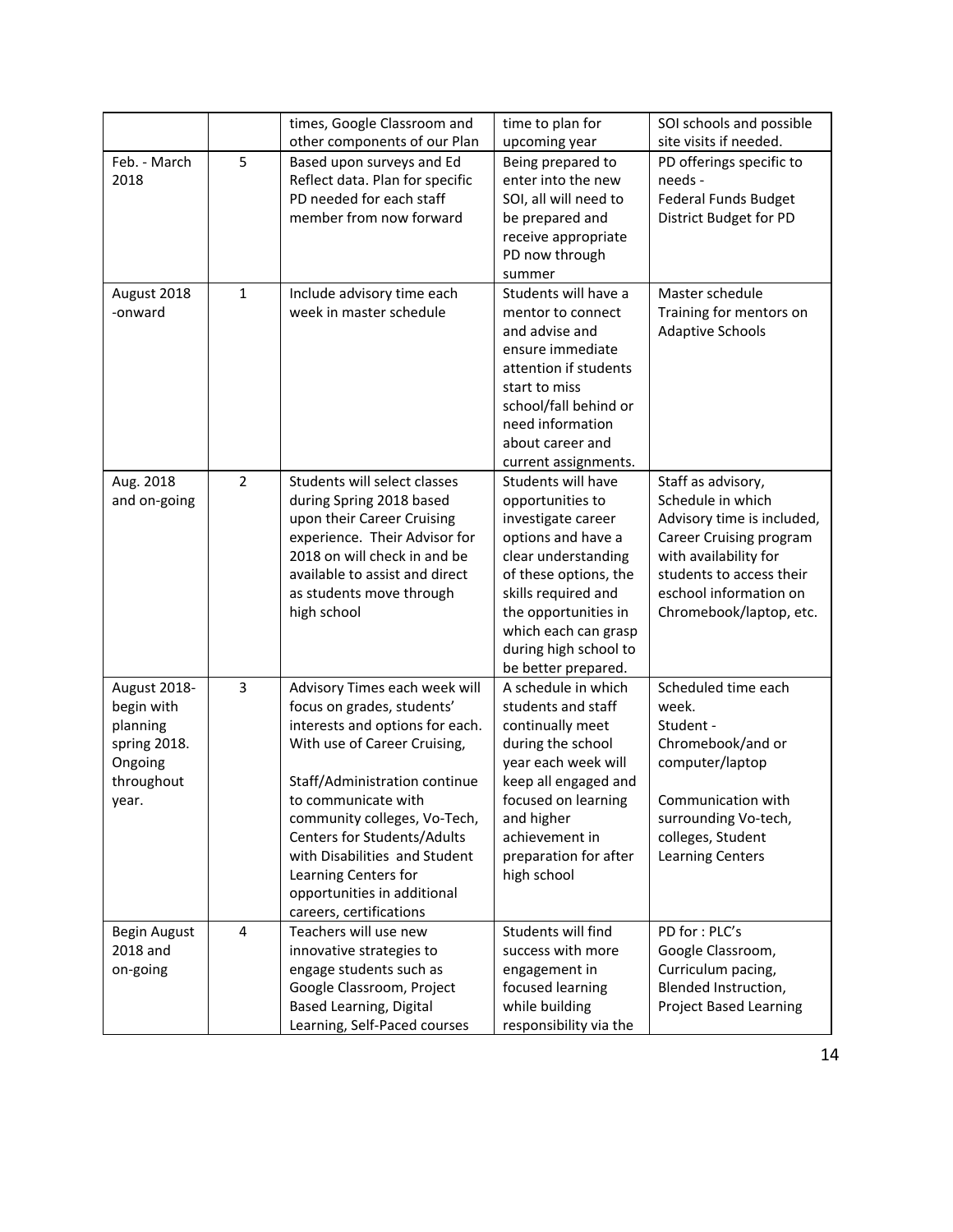|                       |   |                                                                    | Career Cruising and<br>advisory period as<br>support tools.                                                                                                                                                                                | Competency-Based<br>Learning                                                                                                                                                               |
|-----------------------|---|--------------------------------------------------------------------|--------------------------------------------------------------------------------------------------------------------------------------------------------------------------------------------------------------------------------------------|--------------------------------------------------------------------------------------------------------------------------------------------------------------------------------------------|
| Begin<br>January 2017 | 5 | Update current policies to<br>support our School of<br>Innovation. | Possible graduation<br>requirements - now<br>24 - discussion of<br>decreasing to 22<br>(State required).<br>Policies will be in line<br>with student learning<br>providing various<br>options such as early<br>graduation within<br>policy | School Handbook<br>Committee<br><b>District Handbook</b><br>Committee<br>Local Federal Programs<br>Coordinator<br>Current Laws and<br>changes<br><b>ASBA</b><br><b>APSRC</b><br><b>ADE</b> |

In the following table, list the Waiver information needed:

- □ Each law, rule and standard by title, number and description for which a waiver is requested
- □ A rationale for each waiver requested
- □ An explanation of the way that each waiver would assist in implementing the educational program of the school of innovation

## The linked chart may assist: [Commonly Granted Waivers](http://www.arkansased.gov/public/userfiles/Learning_Services/Charter%20and%20Home%20School/Charter%20School-Division%20of%20Learning%20Services/Applications/Waiver_Document.pdf)

| Waiver sought                  | Rationale                                | Explanation                        |
|--------------------------------|------------------------------------------|------------------------------------|
| ADE Rules-Mandatory Attendance | To personalize each students success     | We have several students who       |
| Requirements for Students in   | plan, we need to be able to offer        | would like to participate in       |
| Grades 9-12 Standards for      | courses outside of the normal six        | extended learning opportunities,   |
| Accreditation 14.03 10.01.4    | hour day.                                | but because of the class           |
| Required Time for Instruction  |                                          | schedules, this is not possible.   |
| School Day 6-16-102            |                                          | Adding a zero hour class before or |
|                                |                                          | after regular school hours would   |
| <b>DELETE THIS WAIVER</b>      |                                          | allow them to be able to choose    |
|                                |                                          | educational avenues that have      |
|                                |                                          | not been possible before.          |
| ADE Rules - Combining or       | Several classes have a very small        | For Example: We have only one      |
| Embedding Curriculum 9.04.1    | number of students and combining         | student who will need Calculus     |
| through 9.04.1.7               | these classes will allow for flexibility | this next school year. We want to  |
|                                | in scheduling. Providing our students    | offer this class for the student   |
| NO WAIVER - Will seek course   | will more choices and options, and       | (not virtually), but there are not |
| approval                       | allowing more to be taught during        | enough teachers and time in our    |
|                                | the school day.                          | schedule to devote one whole       |
|                                |                                          | class period to one student. This  |
|                                |                                          | is not the only subject area that  |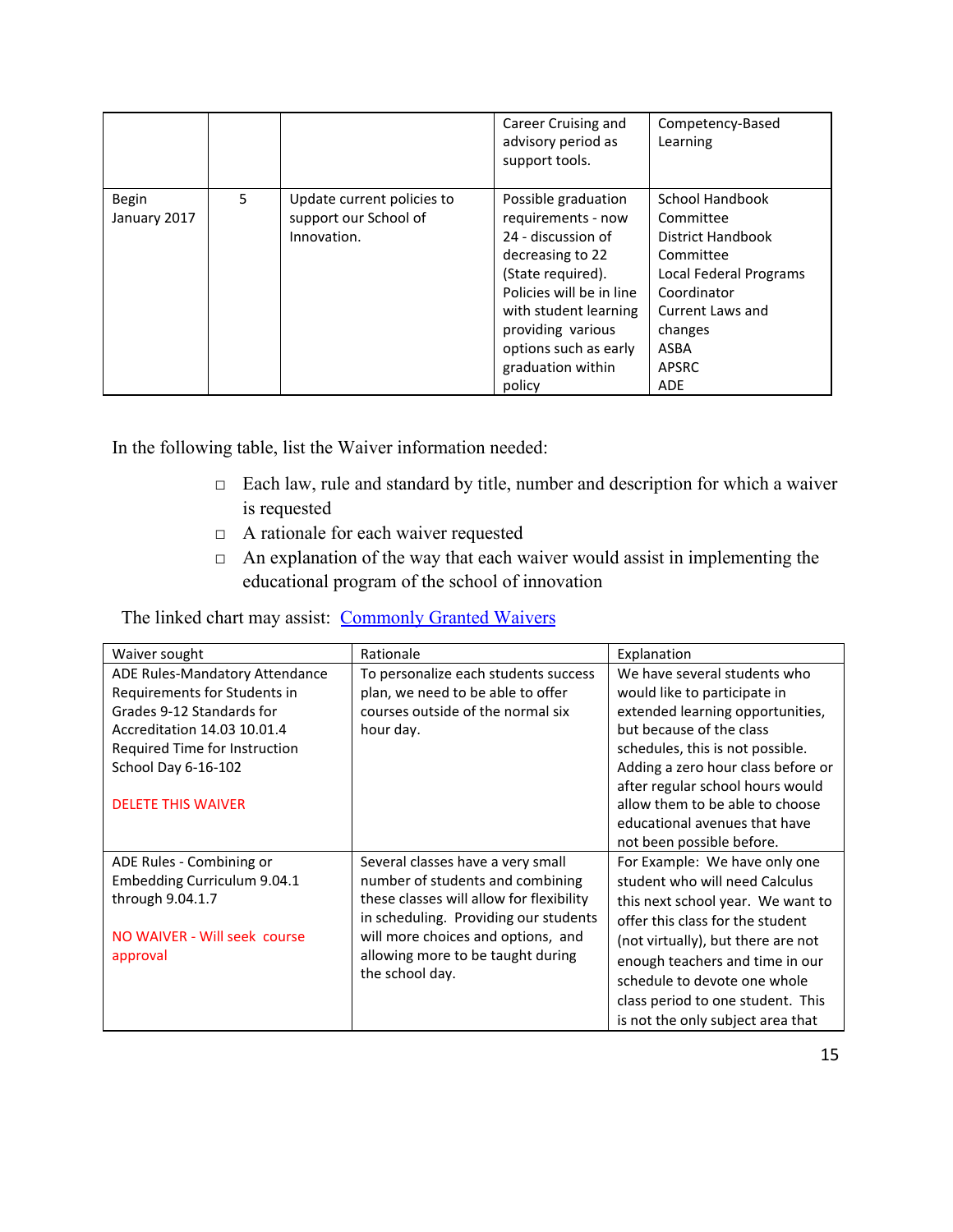|                                                                                                                                                                                                                                            |                                                                                                                                                                                                                                                                                                                                                                                                                                                                                                                                                                                                                                                                                                   | this situation exist. Art, music,<br>drama, and vocational-technical,<br>are some of these subjects we<br>may need to combine, based on<br>student registration.                                                                                                                                                                                                                                                                                                           |
|--------------------------------------------------------------------------------------------------------------------------------------------------------------------------------------------------------------------------------------------|---------------------------------------------------------------------------------------------------------------------------------------------------------------------------------------------------------------------------------------------------------------------------------------------------------------------------------------------------------------------------------------------------------------------------------------------------------------------------------------------------------------------------------------------------------------------------------------------------------------------------------------------------------------------------------------------------|----------------------------------------------------------------------------------------------------------------------------------------------------------------------------------------------------------------------------------------------------------------------------------------------------------------------------------------------------------------------------------------------------------------------------------------------------------------------------|
| ADE Rules: All of section 15.03 and<br>15.04 (PD and Inservice) Licensure<br>and Renewal from Arkansas<br><b>Standards of Accreditation</b><br>Arkansas Code 6-15-1004 6-17-309<br>6-17-902 6-17-401 6-17-919<br><b>DELETE THIS WAIVER</b> | Students would like to receive<br>training and/or have exposure to<br>various careers in which could lead to<br>jobs when they graduate<br>Those areas of need that we do not<br>have staff to teach yet community<br>individuals are qualified based upon<br>their knowledge and degrees along<br>with some teaching experience<br>(Subing, former teacher, or retired<br>teacher) ex. Spanish, Calculus,<br>Statistics, Computer Science,<br>Access other professions to teach<br>speciality trades.<br>Such as: Culinary, Occupational<br>Safety, Law Enforcement, EMT 1,<br>EMT 2, First Responder. In addition<br>Internships for Computer Tech,<br>mortician, A.I (Artificial Insemination) | Many Certifications could be<br>acquired from Licensed<br>professionals from our<br>community i.e.:<br>EMT, Police, State Trooper<br>Certification, A.I - Artificial<br>Insemination, First Responder,<br>etc.                                                                                                                                                                                                                                                             |
| <b>ADE Rules: Graduation</b><br>Requirements 14.03 of the<br><b>Standards of Accreditation</b><br>School Day 6-16-102<br><b>Standards of Accreditation - Section</b><br>10.01.4                                                            | Opportunities for digital courses that<br>allow students to self pace which<br>gives them more opportunity to take<br>advantage of extended learning<br>opportunities such as internships, job<br>shadowing, working, college and<br>technical classes, and<br>apprenticeships.<br>This self- paced curriculum will be via<br>Virtual Arkansas and/or an approved<br>program                                                                                                                                                                                                                                                                                                                      | Some students are able move at a<br>faster pace and are academically<br>advanced. These students need<br>the opportunities that the self<br>paced curriculum can offer.<br>Other students who are<br>disengaged in the normal class<br>setting would benefit from this<br>more personalized learning<br>approach. Coursework and<br>grades will be monitored to<br>ensure student is maintaining<br>acceptable grades and being<br>successful in this mode of<br>learning. |
| ADE Rules governing uniform<br>grading scales<br>Grading Scale 6-15-902                                                                                                                                                                    | The technical career training<br>offerings may require a<br>nontraditional grading scale. This<br>waiver request is intended for only<br>non-core vocational courses that<br>lend themselves to alternative<br>descriptions of mastery. We will                                                                                                                                                                                                                                                                                                                                                                                                                                                   | At this time the grading is the<br>same, but should our partners's<br>grading scale be different, it will<br>be more rigorous and better<br>suited to the specific program.                                                                                                                                                                                                                                                                                                |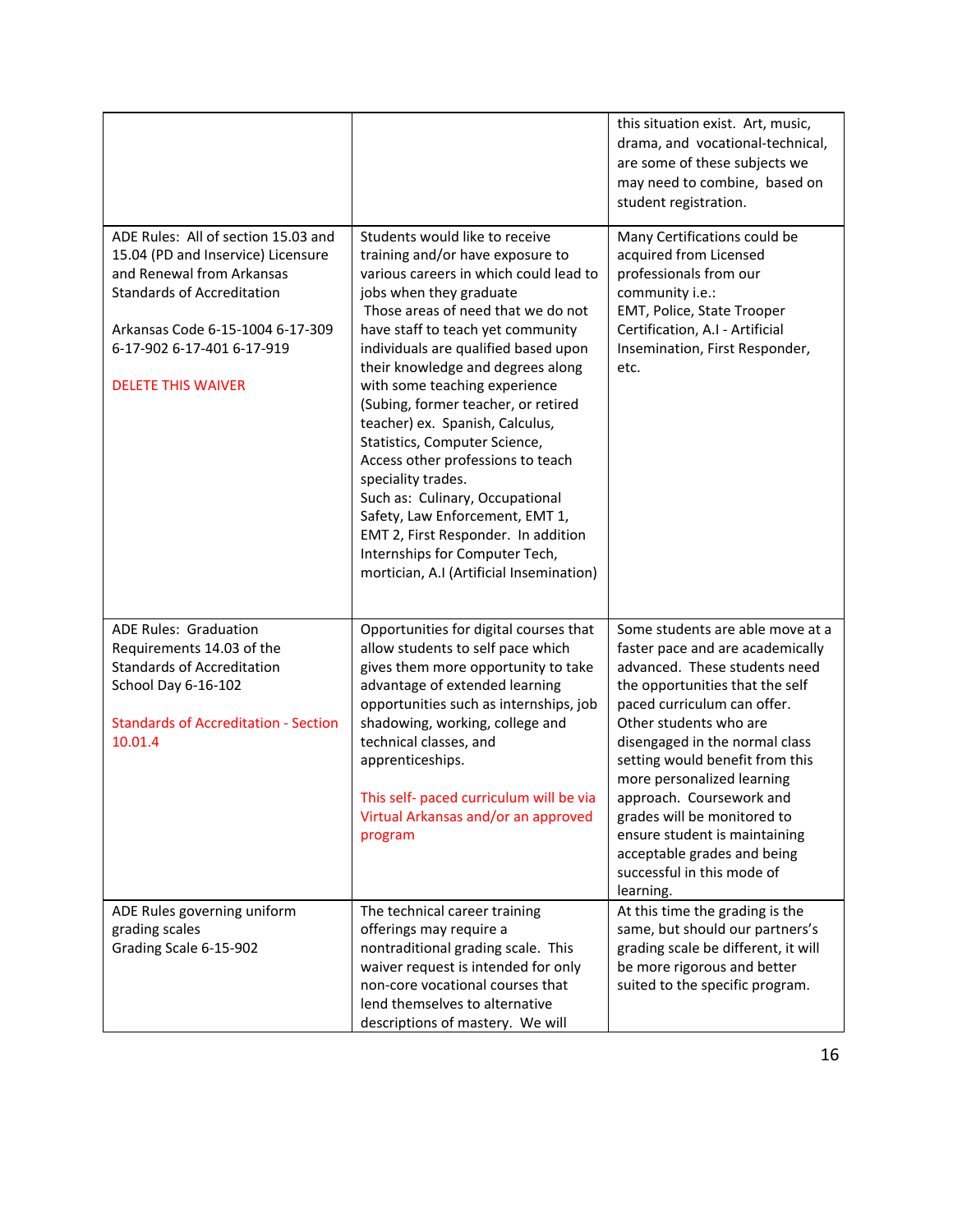|                                                                                                                                                                                  | utilize the grading scale of our<br>partners, UA System (CCCUA, UofA<br>Hope/Texarkana)     |                                                                                                                                                                                                                                                                                                                |
|----------------------------------------------------------------------------------------------------------------------------------------------------------------------------------|---------------------------------------------------------------------------------------------|----------------------------------------------------------------------------------------------------------------------------------------------------------------------------------------------------------------------------------------------------------------------------------------------------------------|
| ADE Rules: Library Media Specialist<br>Requirements 16.02.3<br>6-25-103 Library Media Services<br>Program definition, 6-25-104<br>Library Media Qualifications<br>$6 - 25 - 103$ | Use the skills and knowledge of the<br>Library/Media Specialist to the<br>maximum potential | This position would be utilized as<br>a library/media specialist and flex<br>monitor for independent learning<br>time. The <sup>1/3</sup> of the library Media<br>Specialists time for processing<br>items for usage, planning may be<br>less on some days due to need for<br>this are to be a "Common's area" |

#### Section 9: Council of Innovation

The Council of Innovation is composed of teachers, classified employees, the building principal or designee, parents, community members, students and minority membership in schools with at least a 10% minority student population. The council shall generate innovative ideas and proposals of its own and from other stakeholders to determine the content of the plan that will be voted on by the school employees.

#### **Council of Innovation**

Minority populations that comprise over 10% of school population (List all minorities that are over 10%) African American

| Name of council | Representative      | Minority  | <b>Council Position</b> | Date elected  |
|-----------------|---------------------|-----------|-------------------------|---------------|
| member          | group               |           |                         |               |
| Diane Burnett   | Tech                | No        | Member                  | $12 - 5 - 17$ |
|                 | coordinator         |           |                         |               |
| Dorothy         | <b>School Board</b> | Yes       | Member                  | $12 - 5 - 17$ |
| Henderson       | Member              |           |                         |               |
| Rosa Bowman     | <b>School Board</b> | Yes       | Member                  | $12 - 5 - 17$ |
|                 | Member              |           |                         |               |
| Kirk Babb       | Community           | <b>No</b> | Member                  | $12 - 5 - 17$ |
|                 | /Business/          |           |                         |               |

(Minority representation on council is required for each 10% minority)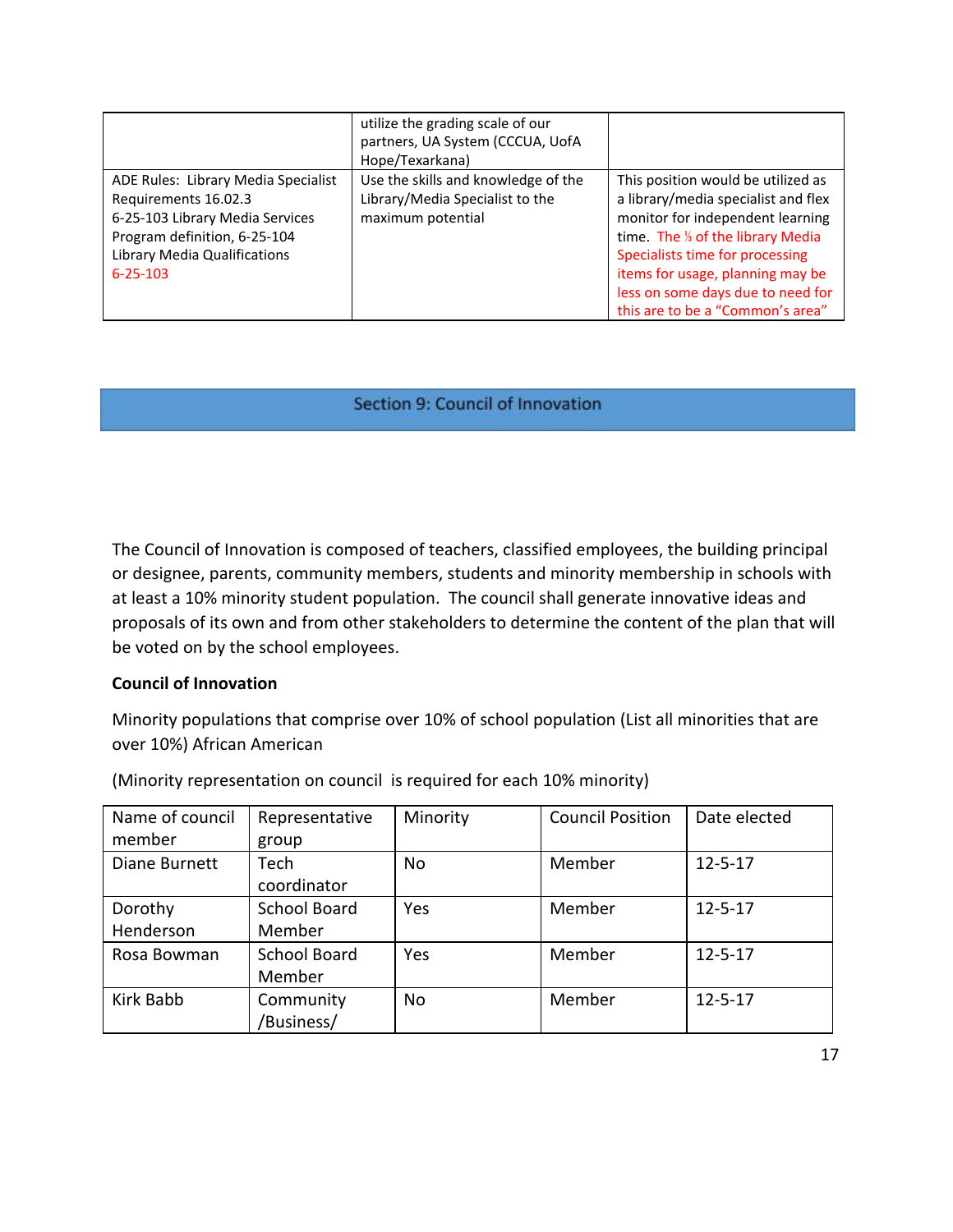|                       | Chamber of              |           |        |               |
|-----------------------|-------------------------|-----------|--------|---------------|
|                       | Commerce                |           |        |               |
|                       | <b>Interim Director</b> |           |        |               |
| Kari Harger           | Parent/Business         | <b>No</b> | Member | $12 - 5 - 17$ |
| Kristi Newton         | Parent                  | <b>No</b> | Member | $12 - 5 - 17$ |
| Michael Turner        | <b>School Board</b>     | <b>No</b> | Member | $12 - 5 - 17$ |
| Glenda Smedley        | <b>School Board</b>     | <b>No</b> | Member | $12 - 5 - 17$ |
| Ashley Aylett         | CCCUA - Com.<br>College | <b>No</b> | Member | $12 - 5 - 17$ |
| <b>Tyler Davis</b>    | Parent/Business         | <b>No</b> | Member | $12 - 5 - 17$ |
| Debbie                | School                  | No        | Member | $12 - 5 - 17$ |
| Greathouse            | Personnel               |           |        |               |
| Teri Lynn Day         | School                  | <b>No</b> | Member | $12 - 5 - 17$ |
|                       | Personnel               |           |        |               |
| <b>Kay York</b>       | <b>High School</b>      | <b>No</b> | Member | $12 - 5 - 17$ |
|                       | Principal               |           |        |               |
| <b>Jason Sanders</b>  | Superintendent          | <b>No</b> | Member | $12 - 5 - 17$ |
| <b>Tammy Waters</b>   | Domtar                  | <b>No</b> | Member | $12 - 5 - 17$ |
| <b>Anthony Nelson</b> | Parent/Pastor           | Yes       | Member | $12 - 5 - 17$ |
| Nick Bishop           | Parent                  | Yes       | Member | $12 - 5 - 17$ |
| <b>Miltons Smith</b>  | Student                 | <b>No</b> | Member | $12 - 5 - 17$ |
| Dixie Ardwin          | Teacher                 | <b>No</b> | Member | $12 - 5 - 17$ |
| Jennifer              | Teacher                 | <b>No</b> | Member | $12 - 5 - 17$ |
| <b>Simmons</b>        |                         |           |        |               |
| Brooklyn Welker       | Student                 | <b>No</b> | Member | $12 - 5 - 17$ |
| Davina Gaines         | Student                 | Yes       | Member | $12 - 5 - 17$ |

# Section 10: Shared Leadership

## **Shared Leadership**

Complete the following chart to document collaborative opportunities for shared leadership with all stakeholders including staff, parents, and community members about the School of Innovation.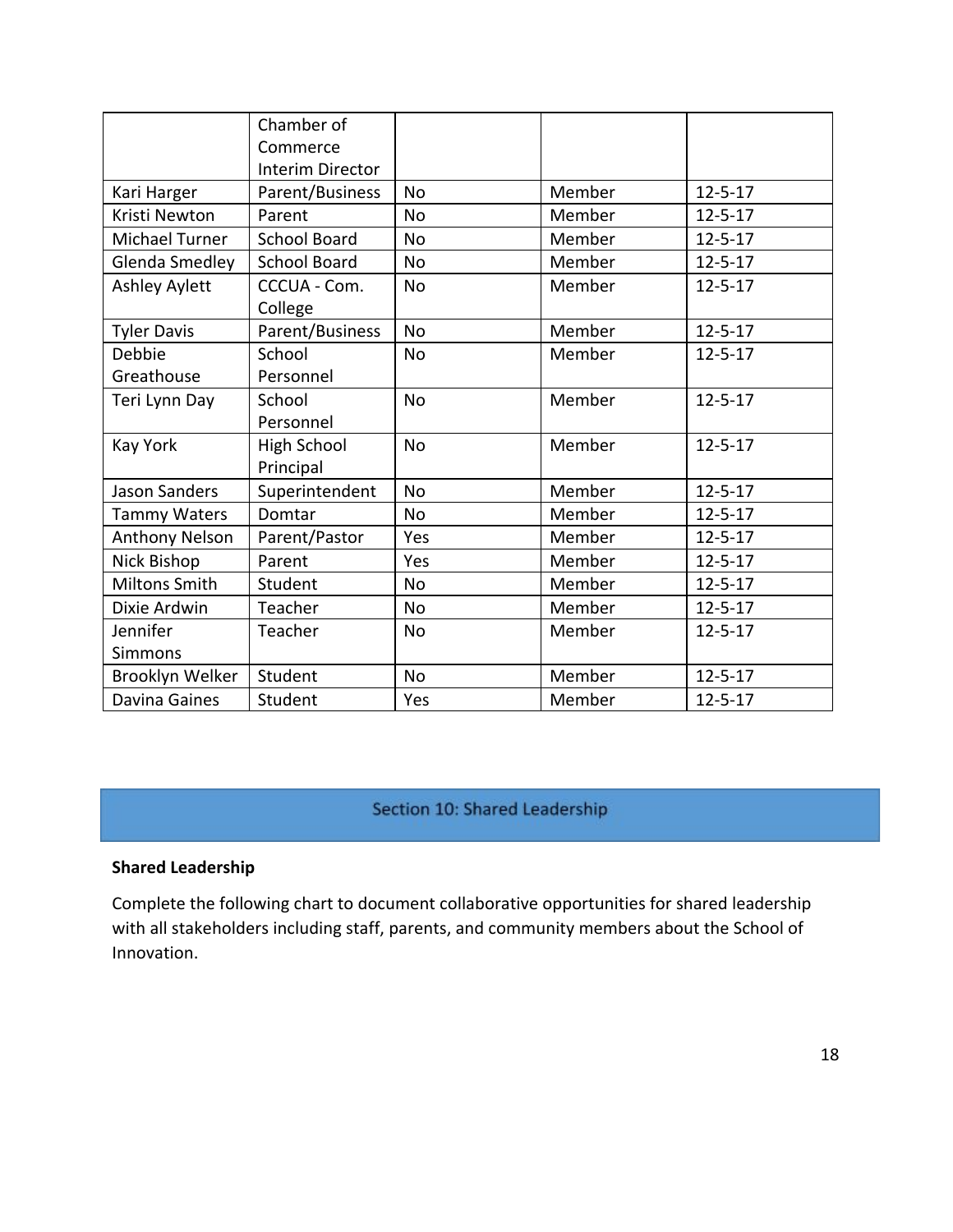Include all meetings pertaining to the School of Innovation. Include meetings that occurred before Council of Innovation was formed. Include Council of Innovation meetings.

| <b>Meeting</b>       | <b>Meeting</b>                                                                                    | <b>Focus</b>                                                | Number of                                                                   | <b>Meeting Outcome/Planned</b>                                                                                                                                                                                                |
|----------------------|---------------------------------------------------------------------------------------------------|-------------------------------------------------------------|-----------------------------------------------------------------------------|-------------------------------------------------------------------------------------------------------------------------------------------------------------------------------------------------------------------------------|
| date                 | Purpose                                                                                           | Audience                                                    | <b>Attendants</b>                                                           | next steps                                                                                                                                                                                                                    |
|                      |                                                                                                   |                                                             |                                                                             |                                                                                                                                                                                                                               |
| December<br>5th      | Formed<br>committee<br>Introduce<br>ideas on<br>what we<br>wanted to<br>accomplish<br>and why     | Community<br>partners,<br>parents,<br>students -            | 17                                                                          | Explained why this is need and<br>comments from committee<br>members, students and staff<br><b>Elected Committee members</b>                                                                                                  |
| December<br>12th     | Leadership<br>meeting<br>with Crystal<br><b>Breashears</b>                                        | Leadership<br>Team -<br><b>Students</b>                     | 9                                                                           | Start working on the why<br>questions, visit with other<br>schools (Pangburn, Cossatot<br>Rivers) for ideas and issues they<br>have overcome. Winslow as<br>well (John Crowder).                                              |
| December<br>20th     | 2nd meeting<br>with<br>Committee<br>for progress<br>toward<br>questions of<br>why                 | Community<br>/Parents/Bu<br>siness<br>leaders               | 19                                                                          | Meet again Jan. 10th to answer<br>questions and address any<br>concerns. Have plan close to<br>completion and ready for<br>committee to vote                                                                                  |
| January<br>10th      | 3rd Meeting<br>with<br>Committee<br>to share<br>updates<br>along with<br>skeleton of<br>proposal. |                                                             | 15                                                                          | Answered questions of<br>committee, shared proposed<br>goals and why. Individually and<br>in small groups share with all<br>staff (classified and certified) on<br>Jan. 11th & 12th. Give report<br>to board on January 23rd. |
| January<br>$17 - 18$ | Information<br>al meeting<br>about<br>School of<br>Innovation                                     | Parents and<br>anyone with<br>questions<br>about the<br>SOI | Online and<br>Face to Face<br>with those<br>that<br>requested<br>more info. | Survey results and emails with<br>questions and individual<br>conferences.                                                                                                                                                    |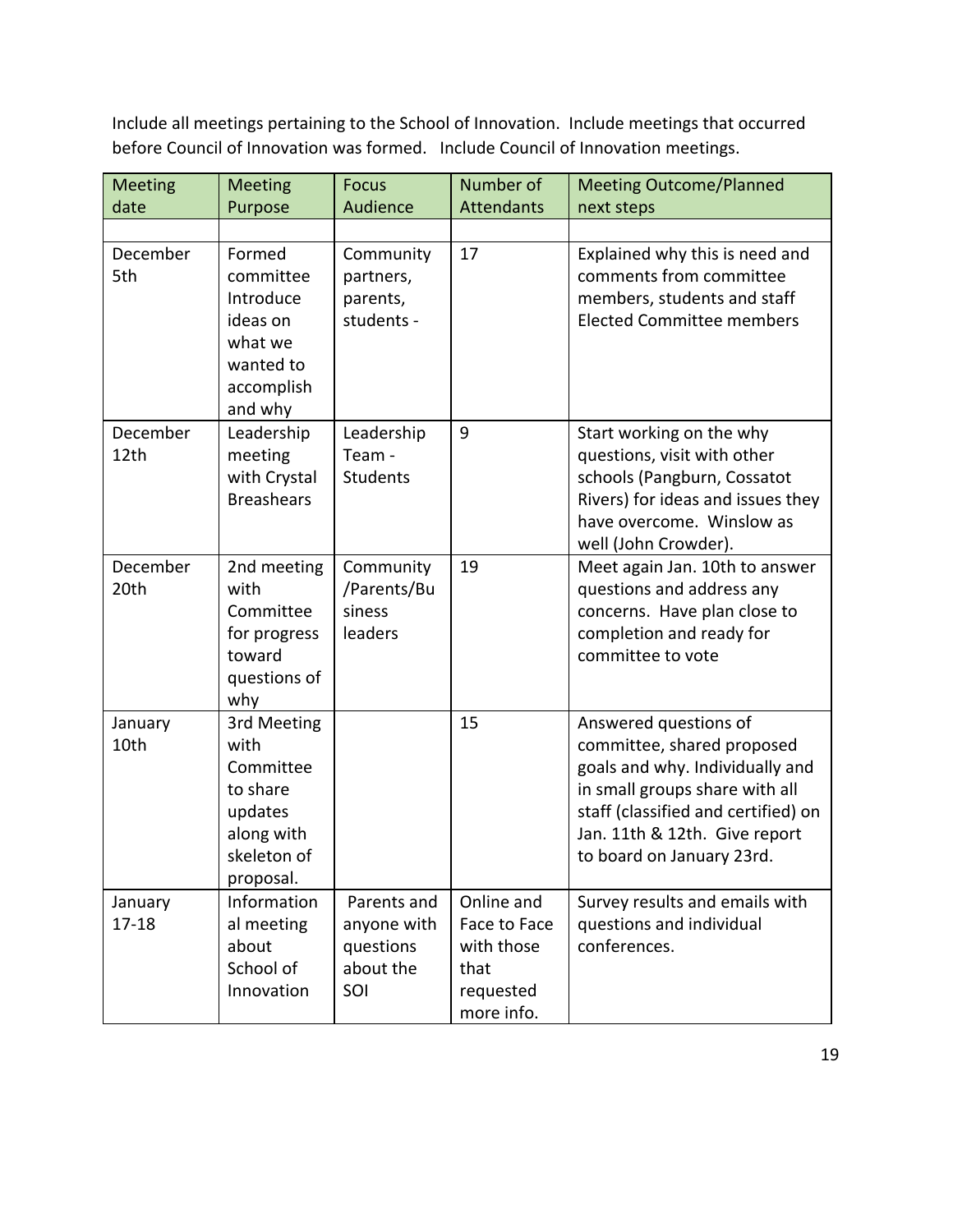| Feb. 16th | PD on more   | Entire staff | Direction on where we will go |
|-----------|--------------|--------------|-------------------------------|
|           | Google       | during PD    | with All creating Google      |
|           | classroom    |              | classroom & becoming Familiar |
|           | techniques   |              | with Career Cruising site.    |
|           | and sharing  |              |                               |
|           | of needs for |              |                               |
|           | summer PD    |              |                               |
|           | Introduction |              |                               |
|           | of Career    |              |                               |
|           | Cruising and |              |                               |
|           | Student      |              |                               |
|           | interest     |              |                               |
|           | Survey to be |              |                               |
|           | given in     |              |                               |
|           | early March  |              |                               |

## Section 11: Election Results

# **School Name: Ashdown School District**

#### **Election Result**

Faculty and staff of the school must vote on the innovation plan presented by the Council of Innovation. Sixty percent of the school employees must vote in favor for the application to be submitted to the ADE. Provide the election result below:

| Number of Licensed and Classified Staff |  |
|-----------------------------------------|--|
| Number of Staff who voted               |  |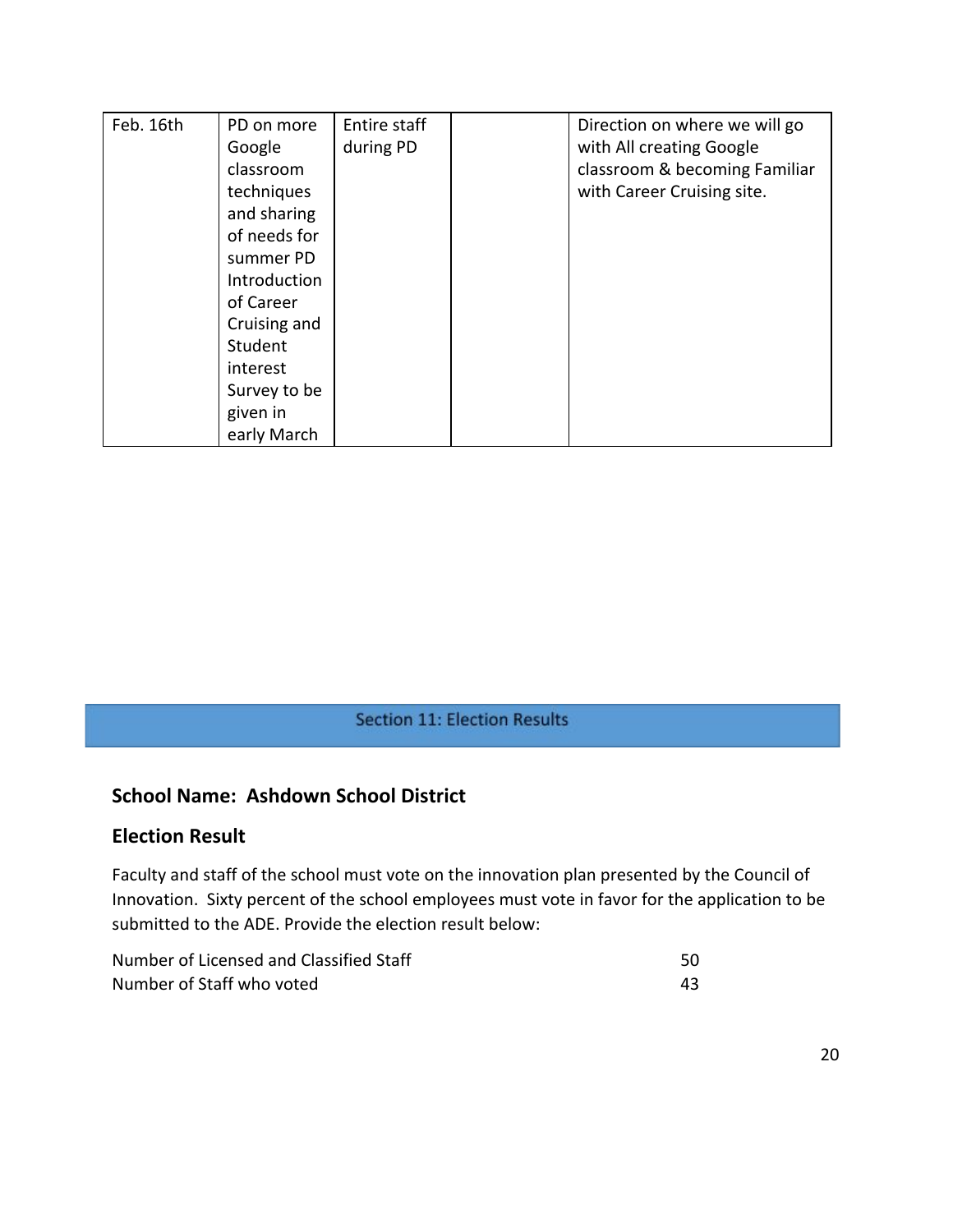| Number of Staff who voted for the Proposed Plan                        | 43          |     |
|------------------------------------------------------------------------|-------------|-----|
| Number of Staff who voted against the proposed plan                    | 0           |     |
| Percentage of staff voting in favor of the proposed plan of innovation | 100%        |     |
| Student vote (9th grade) - Number voted                                | <u> 111</u> |     |
| Number 9th Graders voted for the Proposed Plan                         | <u>100</u>  |     |
| Percentage of 9th graders who voted for the proposed plan              |             | 90% |
| Student vote (10th grade) - Number voted                               | <u> 71</u>  |     |
| Number 10th Graders voted for the Proposed Plan                        | <u>66</u>   |     |
| Percentage of 10th graders who voted for Proposed Plan                 | 93%         |     |
| Student vote (11th grade) - Number voted                               | 87          |     |
| Number 11th Graders voted for Proposed Plan                            | 77          |     |
| Percentage of 11th graders who voted for the Proposed Plan             | 89%         |     |

### Section 12: Professional Development Scope

# **School Name: Ashdown High School**

# **Professional Development Plan**

The purpose of the proposed professional development planning is to ensure staff have the capacity for the changes proposed by the innovation plan.

Complete the following chart that **details** the professional development plan.

Professional Development Plan —Implementation of SOI plan during Building Phase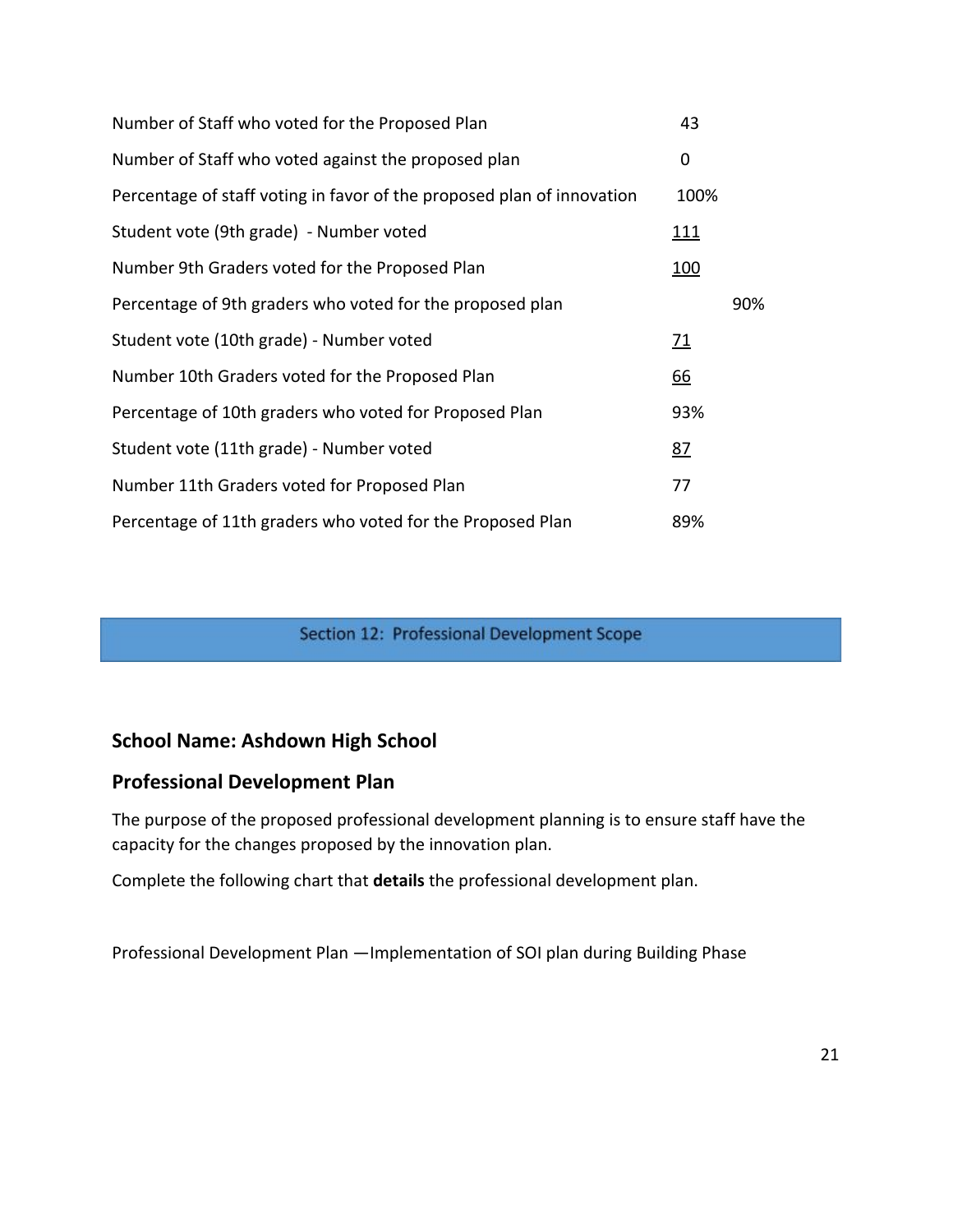| Date              | Audience for PD          | Purpose of PD                                                                         | Alignment to<br>innovation<br>plan/goals                                                                                                                                                                                                                                                                                                                                 |
|-------------------|--------------------------|---------------------------------------------------------------------------------------|--------------------------------------------------------------------------------------------------------------------------------------------------------------------------------------------------------------------------------------------------------------------------------------------------------------------------------------------------------------------------|
| Summer 2018       | <b>High School Staff</b> | DOK Levels and<br>Instructional practices<br>by content area<br><b>State Level PD</b> | Goal 4: Motivate<br>students by<br>exploring<br>innovative teaching<br>and learning<br>choices.<br>Goal 1: Reduce the<br>achievement gap<br>among one or more<br>groups of students<br>by accelerating<br>learning<br>experiences for<br>academically low<br>achieving students                                                                                          |
| <b>July 18-20</b> | <b>High School Staff</b> | Apple vs. Google<br><b>Google Training</b><br>Trumann, AR                             | Goal 4: Motivate<br>students by<br>exploring<br>innovative teaching<br>and learning<br>choices.<br>Goal 1: Reduce the<br>achievement gap<br>among one or more<br>groups of students<br>by accelerating<br>learning<br>experiences for<br>academically low<br>achieving students<br>Goal 5: Transform<br>the school's culture<br>and climate to lead<br>to transformative |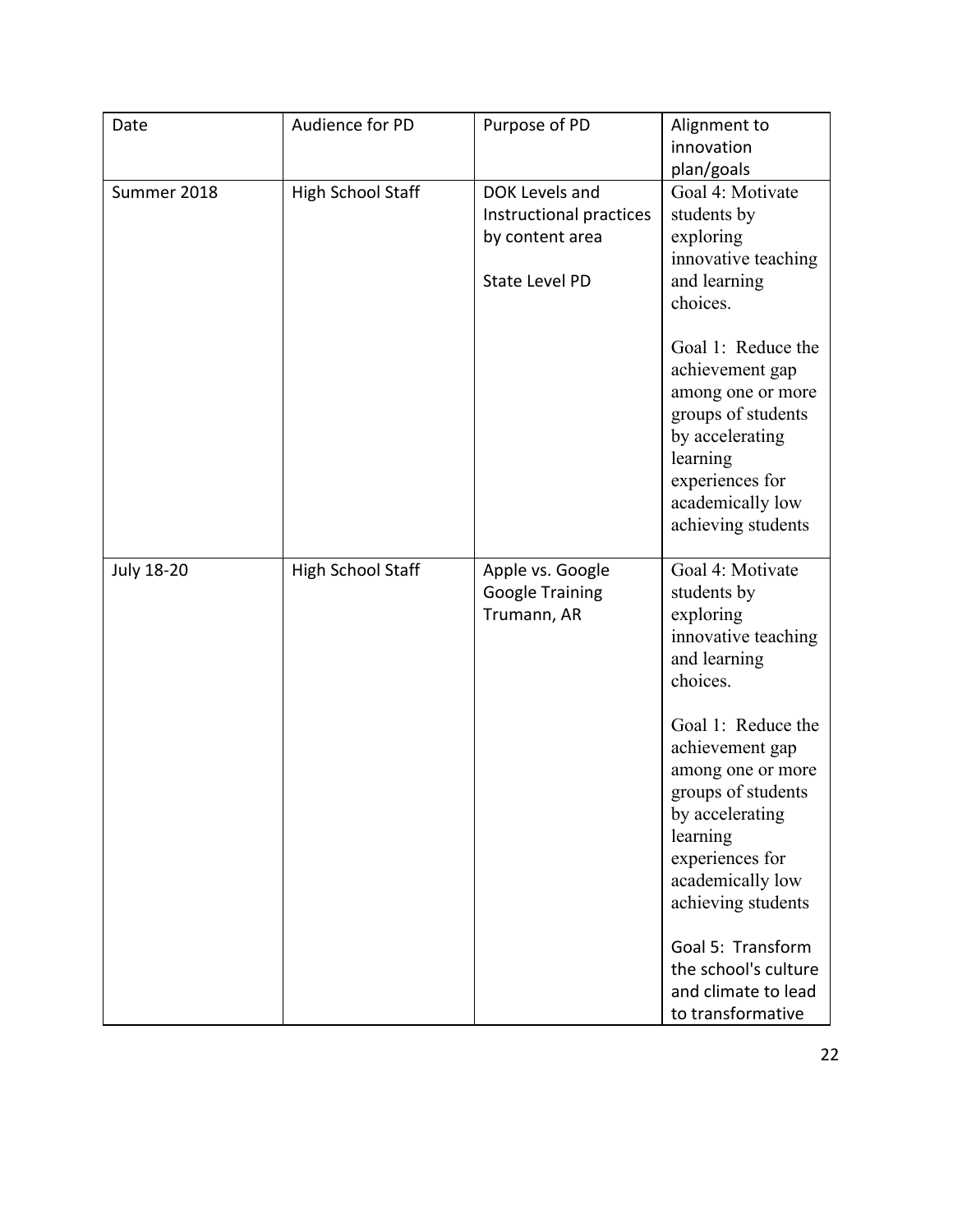|                   |                                                                              |                                                                                                                                                                                                                                                                                                                               | teaching and<br>learning                                                                                                                                                     |
|-------------------|------------------------------------------------------------------------------|-------------------------------------------------------------------------------------------------------------------------------------------------------------------------------------------------------------------------------------------------------------------------------------------------------------------------------|------------------------------------------------------------------------------------------------------------------------------------------------------------------------------|
| <b>July 23-25</b> | Members of the<br><b>Building Leadership</b><br>Team-                        | Expand our skills with<br>digital based<br>instruction/tools                                                                                                                                                                                                                                                                  | Goal 4: Motivate<br>students by<br>exploring<br>innovative teaching<br>and learning<br>choices.                                                                              |
| July 24-26, 2018  | Members of<br><b>Innovation Committee</b><br>and Building<br>Leadership Team | 2018<br>Competency-Based<br>Learning Design<br><b>Studio Conference</b><br>New Hampshire                                                                                                                                                                                                                                      | Goal 4: Motivate<br>students by<br>exploring<br>innovative teaching<br>and learning<br>choices.                                                                              |
|                   |                                                                              |                                                                                                                                                                                                                                                                                                                               | Goal 1: Reduce the<br>achievement gap<br>among one or more<br>groups of students<br>by accelerating<br>learning<br>experiences for<br>academically low<br>achieving students |
| July 24-26,2018   | Teachers and<br>Administrators at<br>Ashdown High School                     | <b>PLC Training</b><br>We are applying for<br>the PLC Cohort 2<br>Pilot. If we are<br>accepted, we will do<br>the PLC work through<br>Solution Tree and a<br>coach that works on<br>our campus<br>throughout the<br>school year as a<br>guide. However, if we<br>do not get accepted,<br>we will be looking<br>into other PLC | Goal 5: Transform<br>the school's culture<br>and climate to lead<br>to transformative<br>teaching and<br>learning                                                            |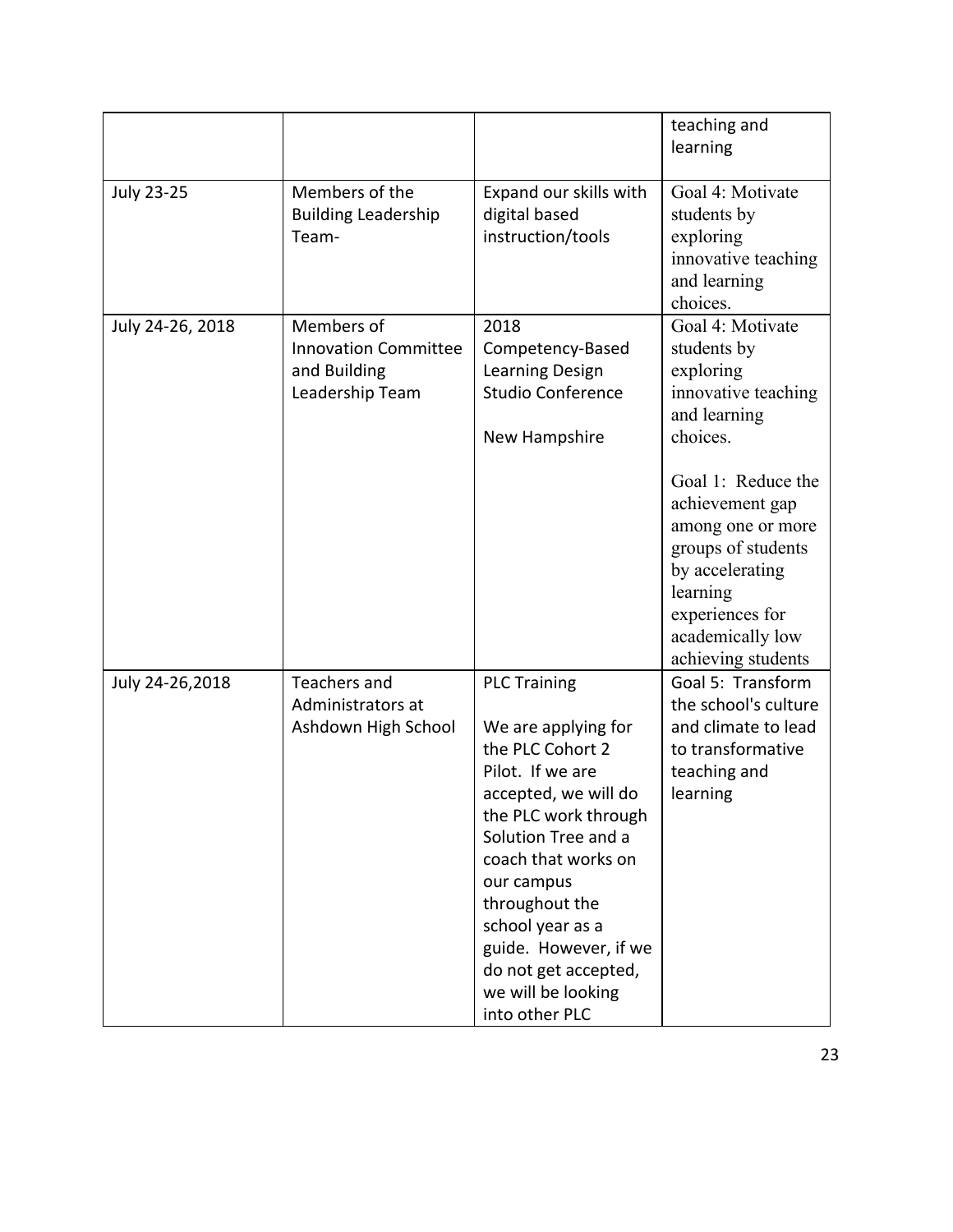|                          |                                                                              | training offered in the<br>state through SAU.                                                                                                                                                            |                                                                                                                   |
|--------------------------|------------------------------------------------------------------------------|----------------------------------------------------------------------------------------------------------------------------------------------------------------------------------------------------------|-------------------------------------------------------------------------------------------------------------------|
| August 6-8, 2018         | Teachers and<br>Administrators at<br>Ashdown High School                     | Scheduling and<br>Implementation of<br>innovation at AHS                                                                                                                                                 | Goal 5: Transform<br>the school's culture<br>and climate to lead<br>to transformative<br>teaching and<br>learning |
| September 26-28,<br>2018 | Members of<br><b>Innovation Committee</b><br>and Building<br>Leadership Team | School of Innovation<br>Summit<br>Network with other<br>Schools of Innovation<br>so that we can<br>continue to grow and<br>implement new forms<br>of innovation that<br>help each individual<br>student. | Goal 5: Transform<br>the school's culture<br>and climate to lead<br>to transformative<br>teaching and<br>learning |
| 2018 School Year         | High School Staff                                                            | PLC process to break<br>down what is seen in<br>data and plan<br>instruction<br>accordingly                                                                                                              | Goal 5: Transform<br>the school's culture<br>and climate to lead<br>to transformative<br>teaching and<br>learning |
|                          |                                                                              |                                                                                                                                                                                                          |                                                                                                                   |

This is an **EXAMPLE** of a worksheet you might choose to use to work on your goals.

| <b>Innovation Goal</b> | Reduce the achievement gap among one(1) or more groups of students by accelerating<br>learning experiences for academically low achieving students                                                                                                                                                                                           |
|------------------------|----------------------------------------------------------------------------------------------------------------------------------------------------------------------------------------------------------------------------------------------------------------------------------------------------------------------------------------------|
|                        | Why: We know that we have a gap of 29 points between our white and African American on<br>the ACT Composite according to the SQSS of students with a composite of 19 or greater<br>Who: Blacks lower by 29 points<br>What (Overall Performance Target): Raise scores so that the gap is narrower<br>Measurable: Decrease gap by 5% each year |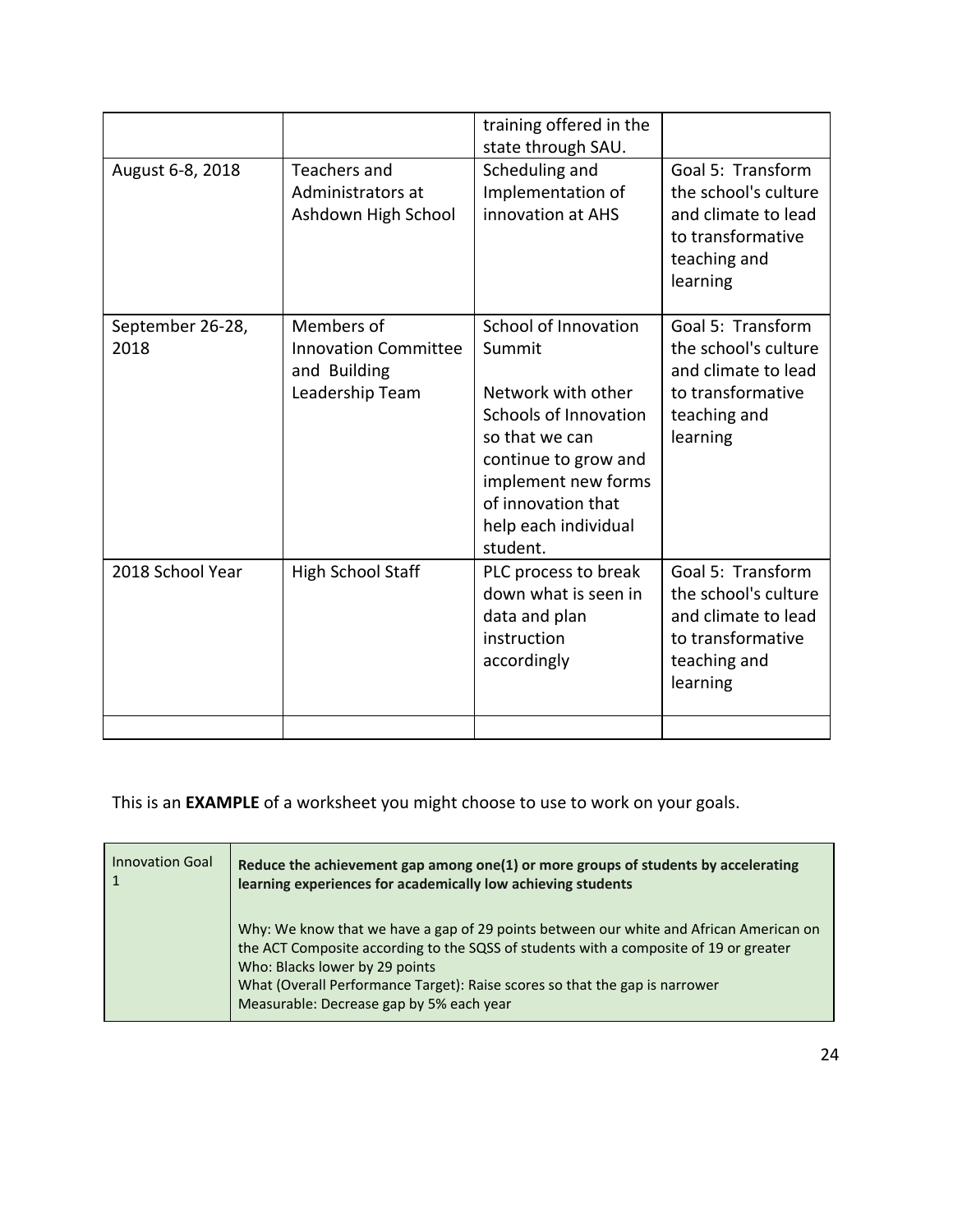| Actions to<br>support<br><b>Innovation Goal</b><br>$\mathbf{1}$                                                                                                                                                                                       | Expected<br>Outcome                                                                                                     | Interim<br>Performance<br>Target with<br>expected<br>change: Our<br>SQSS report will<br>show a decrease<br>in gap between<br>our White and<br>black population<br>on the overall 19<br>Composite in<br>2019                                         | Data: ACT -<br><b>Composite Score</b>                                                                                                                                                                                                                                                                                                                                                       | Date: Spring 2019                                                                                                                                                                                                                                                          |
|-------------------------------------------------------------------------------------------------------------------------------------------------------------------------------------------------------------------------------------------------------|-------------------------------------------------------------------------------------------------------------------------|-----------------------------------------------------------------------------------------------------------------------------------------------------------------------------------------------------------------------------------------------------|---------------------------------------------------------------------------------------------------------------------------------------------------------------------------------------------------------------------------------------------------------------------------------------------------------------------------------------------------------------------------------------------|----------------------------------------------------------------------------------------------------------------------------------------------------------------------------------------------------------------------------------------------------------------------------|
| If we focus on<br>providing<br>feedback and<br>interventions on<br>each interim<br>assessment that<br>is given in math<br>and science with<br>time for<br>Structured<br>Learning time in<br>our schedule for<br>teachers to<br>address these<br>gaps, | Students will<br>receive timely<br>interventions<br>and help prior to<br>the summative<br>assessments/AC<br>T in spring | This will be a<br>school wide<br>effort to increase<br>understanding<br>and mastery of<br>skills that are<br>lacking in the<br>core areas of<br>learning and be<br>specific to each<br>student's needs<br>(which is tied to<br>the overall<br>goal) | We will measure<br>this by the<br>interim<br>assessment<br>reports (science,<br>math, and<br>Literacy, STAR<br>assessments<br>(english, Math)<br>Evaluate by Wise<br>Ways /Indistar<br><b>BL02</b><br>All teachers<br>employing<br>blended learning<br>methods make<br>sure that<br>technology and<br>data enhance<br>relationships,<br>but do not<br>pretend to<br>substitute for<br>them. | by May 2019 we will look at the<br>percentage of our Black and<br>White populations that have a<br>Composite of 19 our higher on<br>ACT.                                                                                                                                   |
| <b>Innovation Goal</b><br>$\overline{2}$                                                                                                                                                                                                              | Who: All                                                                                                                | <b>Increase student participation in Career Options</b>                                                                                                                                                                                             |                                                                                                                                                                                                                                                                                                                                                                                             | Why: We have a very low number of students with career plans when leaving High School<br>What (Overall Performance Target): 100% of graduates have a plan after high school<br>Measurable: Each senior will be able to share their career goals/options before graduation. |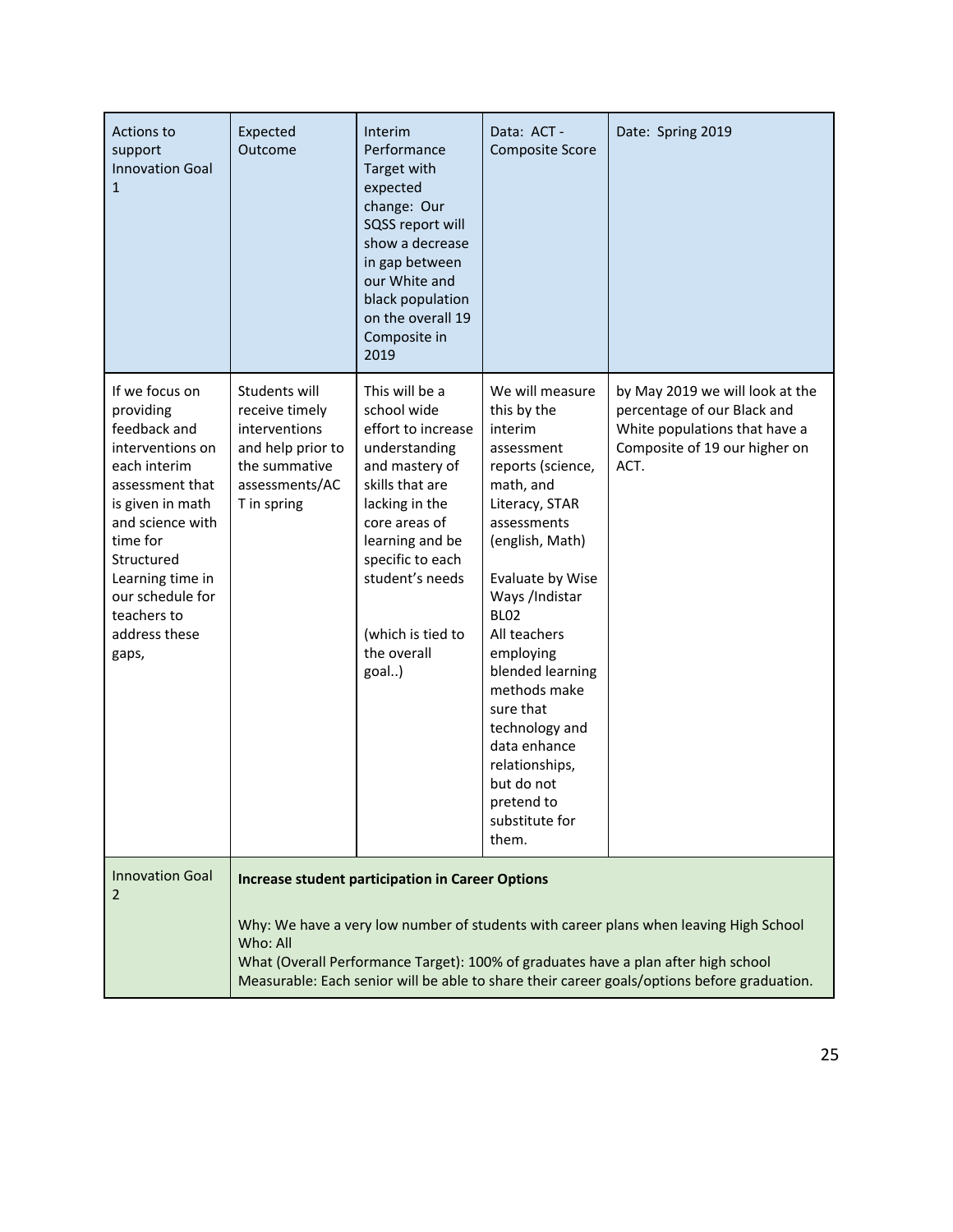| Actions to<br>support<br><b>Innovation Goal</b><br>2                                                                                                         | Expected<br>Outcome                                                                                                                                                                                                                                                                                                                                                                                                                                                                                                                                                                                                                                                                                                                                       | Career focus<br>with all Seniors<br>sharing their<br>career/after high<br>school plan                                                                                                                                                                                                                                                                                                                                                   | Data: Surveys,<br>Senior Chart<br>with their<br>signage of<br>Career, college                                                                                                                                                                                                                                                                                                                                                                          | Date: Spring 2019                                                                                                                        |  |  |  |  |  |
|--------------------------------------------------------------------------------------------------------------------------------------------------------------|-----------------------------------------------------------------------------------------------------------------------------------------------------------------------------------------------------------------------------------------------------------------------------------------------------------------------------------------------------------------------------------------------------------------------------------------------------------------------------------------------------------------------------------------------------------------------------------------------------------------------------------------------------------------------------------------------------------------------------------------------------------|-----------------------------------------------------------------------------------------------------------------------------------------------------------------------------------------------------------------------------------------------------------------------------------------------------------------------------------------------------------------------------------------------------------------------------------------|--------------------------------------------------------------------------------------------------------------------------------------------------------------------------------------------------------------------------------------------------------------------------------------------------------------------------------------------------------------------------------------------------------------------------------------------------------|------------------------------------------------------------------------------------------------------------------------------------------|--|--|--|--|--|
| All students will<br>use Career<br>cruising to<br>investigate<br>various careers<br>and options<br>based upon their<br>interest<br>inventories and<br>skills | Students will be<br>mindful of other<br>options for<br>careers that may<br>not have thought<br>about                                                                                                                                                                                                                                                                                                                                                                                                                                                                                                                                                                                                                                                      | Students will be<br>sharing their<br>interests and<br>asking pertinent<br>questions about<br>careers as well<br>as focusing on<br>the academics<br>that will help<br>them move<br>toward their<br>career goals.<br>(which is tied to<br>the overall<br>goal)<br>Wise<br>Ways(5519)<br>-Indicator -: The<br>school routinely<br>provides all<br>students with<br>information and<br>experience in a<br>variety<br>of career<br>pathways. | Ongoing data<br>will be collected<br>via surveys to<br>students<br>(Google), and<br>participation<br>within their<br>Advisory<br>meetings.<br><b>Career Cruising</b><br>will provide<br>school wide as<br>well as group<br>and individual<br>reports on<br>Learning Styles,<br>Personality<br>Styles, Suggested<br>Careers, Skills<br>and Interest.<br>These will be<br>used to help in<br>planning as well<br>for additional<br>needs of<br>students. | by May 2019 we will look at the<br>percentage of our Black and<br>White populations that have a<br>Composite of 19 our higher on<br>ACT. |  |  |  |  |  |
| <b>Innovation Goal</b><br>3                                                                                                                                  | Expand Students College and Career Readiness by Exploring more avenues<br>Why - Students need to know more options than have previously been introduced to<br>them through our prior job shadowing in 8th grade and exposure that has been<br>haphazardly been done in our district.<br>Who - All students 9 - 12<br>What - Increase the awareness of career options so that each student will have<br>options and opportunities for investigating interests. The Number of students with<br>career and or college goals will increase<br>Measurable - Through student survey and documentation of students interest surveys<br>$\bullet$<br>before graduation and year after graduation, we will have data to indicate if this goal<br>is being reached. |                                                                                                                                                                                                                                                                                                                                                                                                                                         |                                                                                                                                                                                                                                                                                                                                                                                                                                                        |                                                                                                                                          |  |  |  |  |  |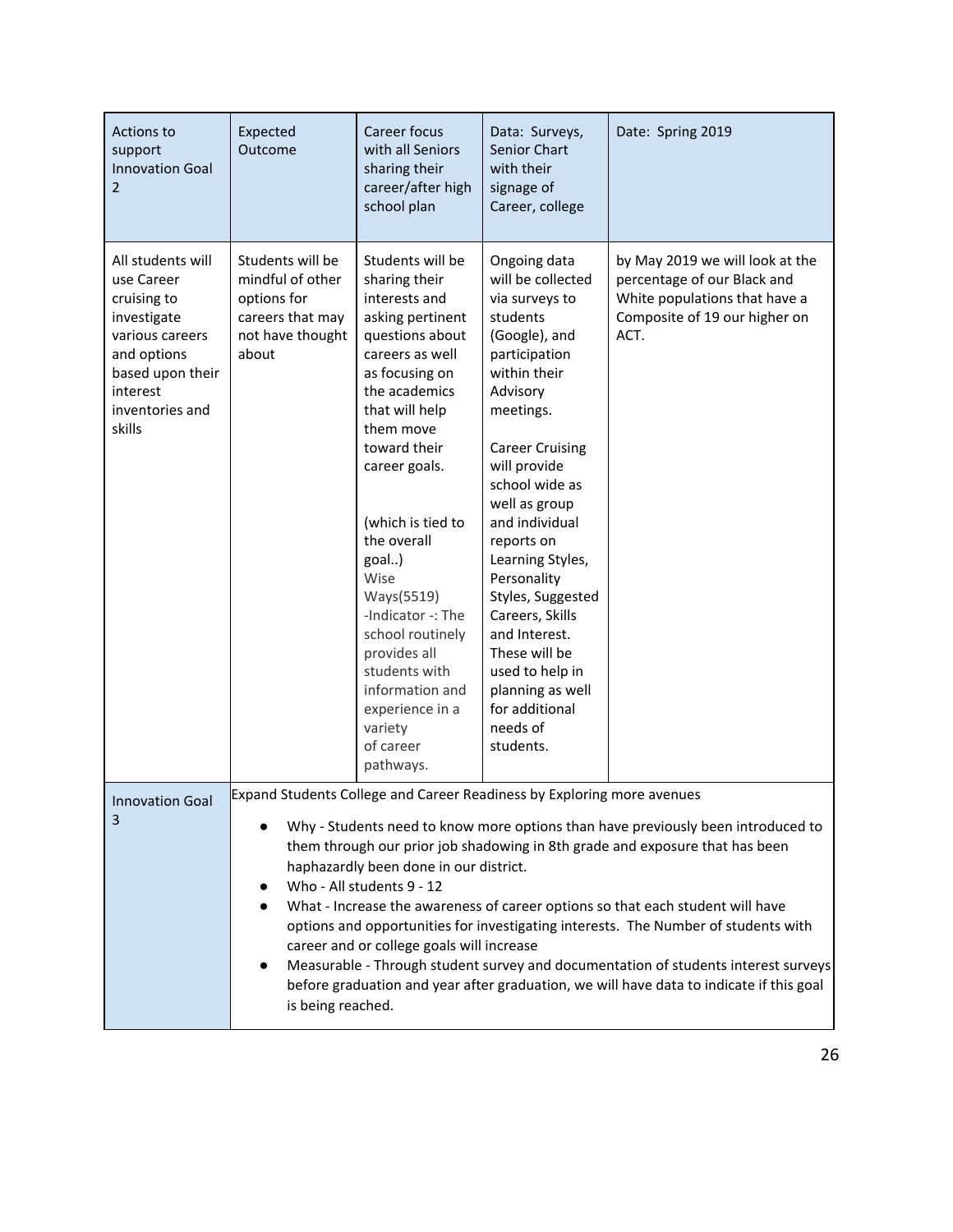| Action<br>(Innovation<br>Strategy)<br>Advisory                                                                                                   | Expected<br>Outcome                                                                                                                                                                                                                                                                                                                                                                                                                                   | Performance<br><b>Target with</b><br>expected change<br>(need a baseline<br>here) | Data/Instrument                                                                                                                                                                                                                                                                                                                                             | Date (by when)                                                                                       |
|--------------------------------------------------------------------------------------------------------------------------------------------------|-------------------------------------------------------------------------------------------------------------------------------------------------------------------------------------------------------------------------------------------------------------------------------------------------------------------------------------------------------------------------------------------------------------------------------------------------------|-----------------------------------------------------------------------------------|-------------------------------------------------------------------------------------------------------------------------------------------------------------------------------------------------------------------------------------------------------------------------------------------------------------------------------------------------------------|------------------------------------------------------------------------------------------------------|
| All students will<br>meet 1 time a<br>week with their<br>"Advisor" during<br>the Advisory<br>Period that is<br>built into our<br>master schedule | The weekly<br>Students will<br>have develop a<br>advisory<br>meetings will<br>plan beginning in<br>provide<br>9th grade and<br>add to this plan<br>exposure and<br>information<br>as awareness of<br>about various<br>interests and<br>skills are<br>careers and<br>matched<br>opportunities<br>that match<br>through<br>students<br>exposure to<br>interests and<br>careers and data<br>individual skills<br>compiled from<br><b>Career Cruising</b> |                                                                                   | <b>Career Cruising</b><br>will provide<br>beginning data<br>for each student<br>as well as<br>reports on all<br>students for<br>planning for<br>internships and<br>or course<br>offerings each<br>year. Updating<br>of student<br>information will<br>be ongoing with<br>students logging<br>in to Career<br>Cruising during<br>weekly Advisory<br>Meetings | Ongoing with all students using<br>Career Cruising by Sept. 30th<br>2018. for first quarter report   |
| <b>Innovation Goal</b><br>4                                                                                                                      | Motivate students by exploring innovative teaching and learning choices<br>Why - Competency Based instruction training                                                                                                                                                                                                                                                                                                                                |                                                                                   |                                                                                                                                                                                                                                                                                                                                                             |                                                                                                      |
| Action<br>Expected<br>Outcome                                                                                                                    |                                                                                                                                                                                                                                                                                                                                                                                                                                                       | Performance<br>Target with<br>expected change<br>(need a baseline<br>here)        | Data/Instrument                                                                                                                                                                                                                                                                                                                                             | Date (by when)                                                                                       |
| Professional<br>training provided<br>for staff based<br>upon individual<br>Professional<br>Growth                                                | All staff with be<br>competent in<br>using Google<br>Classroom and in<br>Competency<br>Based<br>Instruction                                                                                                                                                                                                                                                                                                                                           | All students will<br>be instructed<br>with innovative<br>teaching<br>strategies   | Lesson Plans and<br>observations (Ed<br>Reflect) will<br>indicate the<br>percentage of<br>staff using<br>innovative<br>teaching<br>strategies. (1d -                                                                                                                                                                                                        | Annually see growth with entire<br>staff using ED Reflect<br>and Indistar indicator IF 11 & IF<br>07 |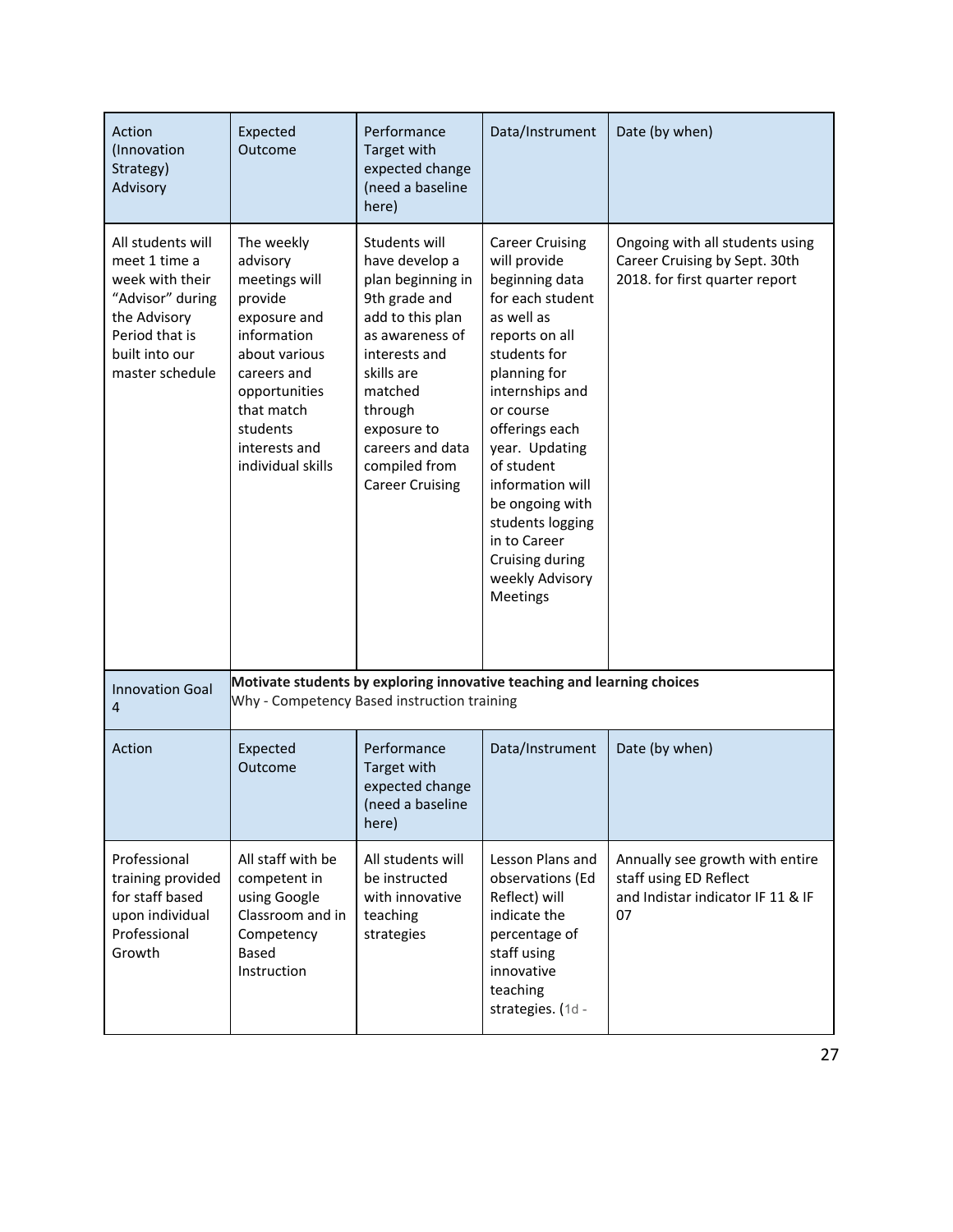|                             |                     |                                               | Demonstrating<br>Knowledge of<br>Resources) &                                                                                            |                                                                                             |
|-----------------------------|---------------------|-----------------------------------------------|------------------------------------------------------------------------------------------------------------------------------------------|---------------------------------------------------------------------------------------------|
|                             |                     |                                               | (4e - Growing and<br>Developing<br>Professionally)                                                                                       |                                                                                             |
|                             |                     |                                               | Indistar - IF11(<br>with Wise Ways<br>3984)                                                                                              |                                                                                             |
|                             |                     |                                               | "The school<br>provides all staff<br>high quality,<br>ongoing,<br>job-embedded,<br>and<br>differentiated<br>professional<br>development" |                                                                                             |
|                             |                     |                                               | &                                                                                                                                        |                                                                                             |
|                             |                     |                                               | IF 07 (with Wise<br><b>Ways 71)</b>                                                                                                      |                                                                                             |
|                             |                     |                                               | Professional<br>development of<br>individual<br>teachers<br>includes an<br>emphasis on<br>indicators of<br>effective<br>teaching         |                                                                                             |
|                             |                     |                                               |                                                                                                                                          |                                                                                             |
|                             |                     |                                               |                                                                                                                                          |                                                                                             |
| <b>Innovation Goal</b><br>5 |                     |                                               |                                                                                                                                          | Transform the school's culture and climate to lead to transformative teaching and learning. |
| Action                      | Expected<br>Outcome | Performance<br>Target with<br>expected change | Data/Instrument                                                                                                                          | Date (by when)                                                                              |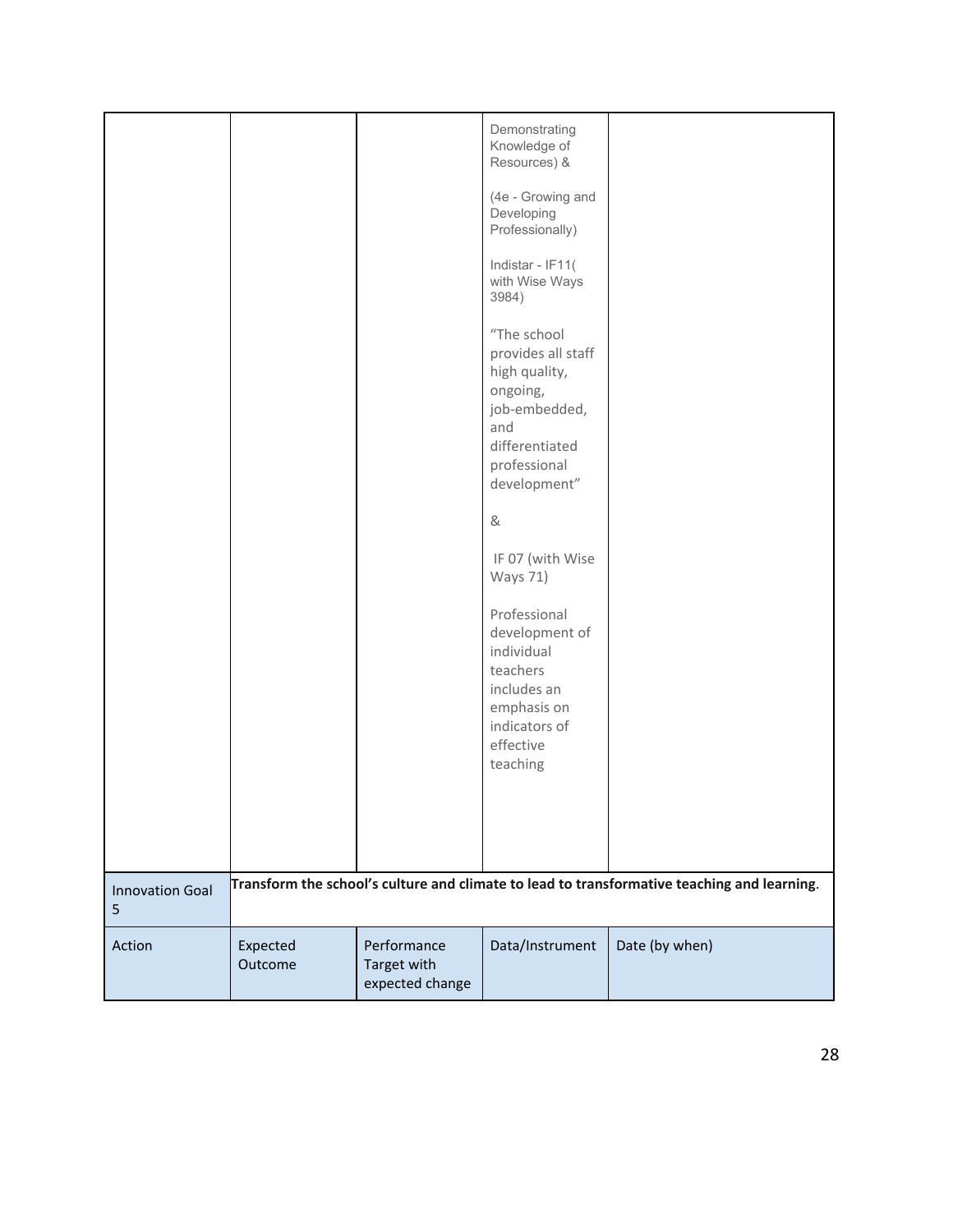|                                                                                                                                                         |                                                                                                                                                                            | (need a baseline<br>here)                                                                                                        |                                                                                                                                                                                                                                                 |                      |
|---------------------------------------------------------------------------------------------------------------------------------------------------------|----------------------------------------------------------------------------------------------------------------------------------------------------------------------------|----------------------------------------------------------------------------------------------------------------------------------|-------------------------------------------------------------------------------------------------------------------------------------------------------------------------------------------------------------------------------------------------|----------------------|
| Teachers will<br>receive the PD<br>needed to<br>transform<br>teaching and<br>learning from<br>traditional to<br>innovative<br>teaching and<br>learning. | MTV03All<br>teachers help<br>students<br>articulate their<br>personal<br>aspirations and<br>connect their<br>learning to the<br>pursuit of these<br>aspirations.<br>(5539) | Ed Reflect<br>classroom<br>observations will<br>show evidence<br>of new teaching<br>strategies and<br>more student<br>engagement | Evaluate by Wise<br>Ways /Indistar<br>BL <sub>02</sub><br>All teachers<br>employing<br>blended learning<br>methods make<br>sure that<br>technology and<br>data enhance<br>relationships,<br>but do not<br>pretend to<br>substitute for<br>them. | May 2019 and ongoing |

APPENDIX: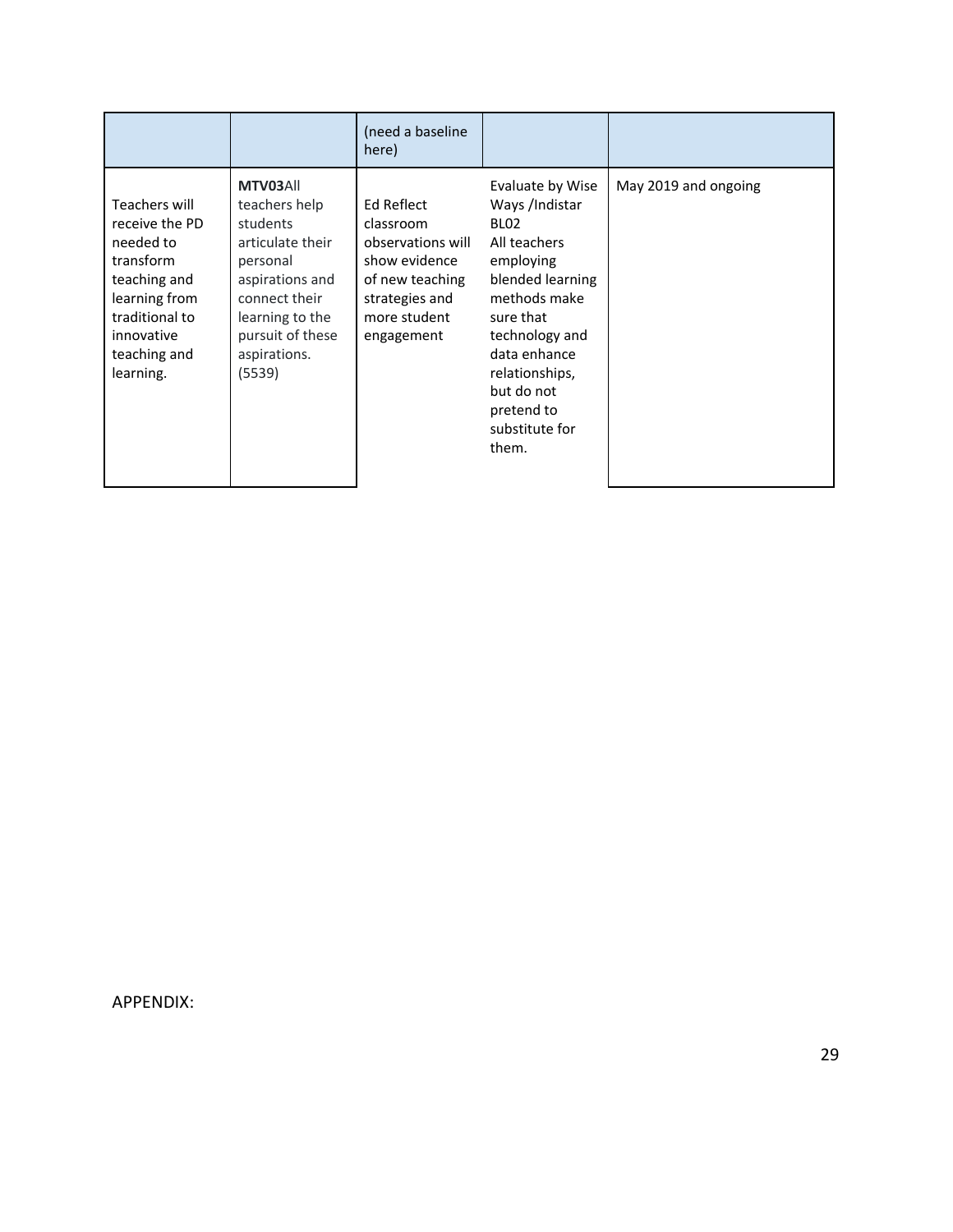#### A.

## **New Opportunities/Certifications for AHS**

- Welding Ashdown CCUA
- Aviation via SAU @ Texarkana
- CNA U of A Hope @ Texarkana
- Mnemonics -Tyson Learning Center Lockesburg
- Industrial Maintenance Tyson Learning Center Lockesburg
- Electrical Tyson Learning Center Lockesburg
- EMT 1 & 2 AHS (community instructor or UofA Hope @ Texarkana)
- Banking RRFCU Kiosk @ AHS Internship local Red River Credit Union
- Funeral Directing UofA Hope @ Texarkana
- Certificate in Power Plant Technology U of A Hope @ Texarkana
- Culinary AHS with Master Chef
- Internship at Madden Funeral Home
- Domtar Industries (Computer Science)
- Additional JAGG class
- Teacher Cadet Class Concurrent Credit with SAU 6 hours (Jr. /Sen.)
- Google Certification
- A.I.(Artificial Insemination) Certification Cattle
- NTE Peer tutoring certification by Certified Tutor Instructor (Ringgold)

27 hours Concurrent Credit via AHS and Cossatot U of A with additional Concurrent Credit offered via Virtual Arkansas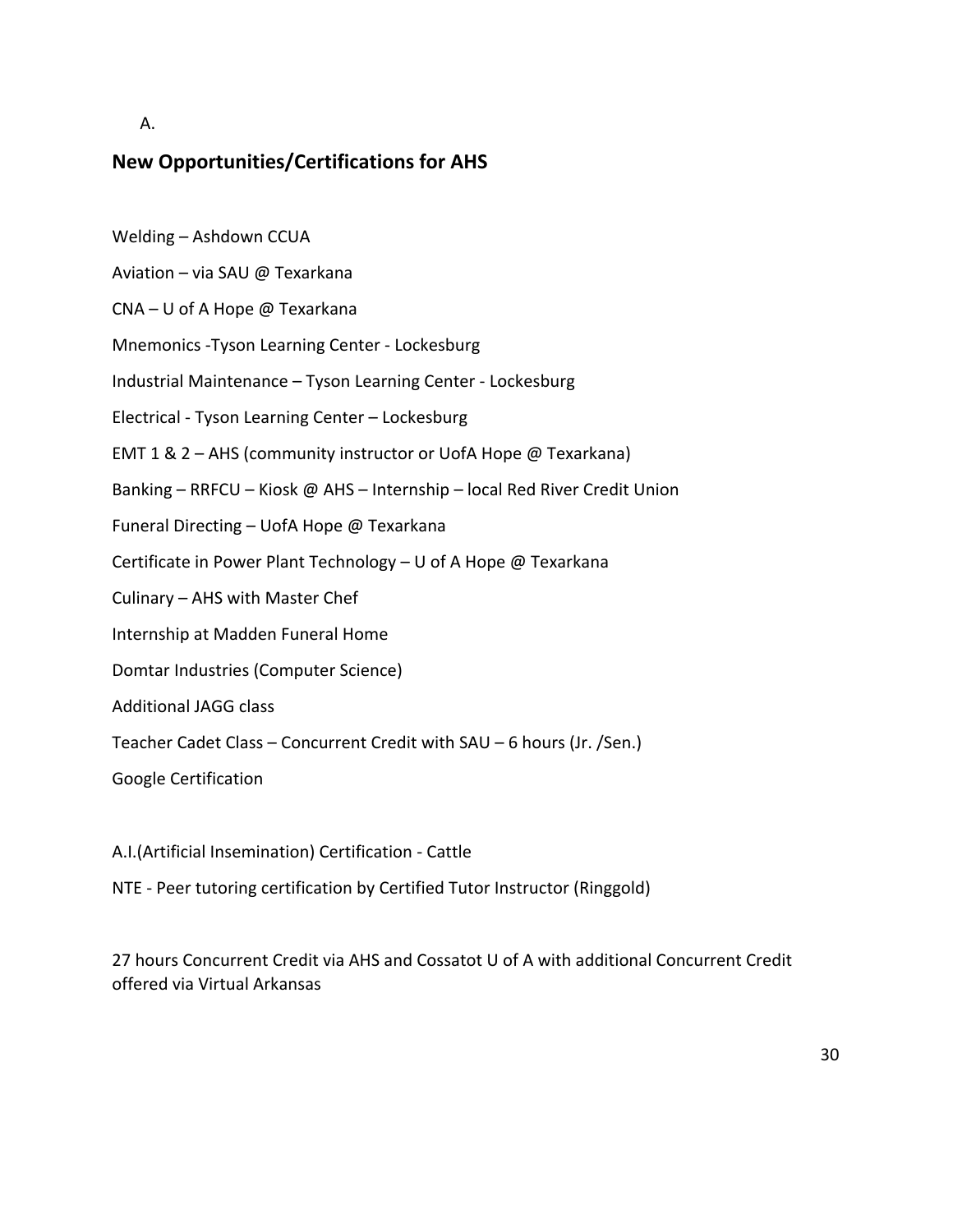#### B. **Proposed Schedule for 2018-2018\***

|                      | 7 Period Day Schedule with Advisory Time - | <b>MONDAY</b>       |
|----------------------|--------------------------------------------|---------------------|
| 1 <sup>st</sup>      | $8:00 - 8:50$                              |                     |
| 2 <sub>nd</sub>      | 8:54-9:44                                  |                     |
| 3 <sup>rd</sup>      | $9:48 - 10:38$                             |                     |
| <b>Advisory Time</b> | 10:42-11:12                                |                     |
| 4A                   | 11:16-12:06                                | 12:10-12:40 (Lunch) |
| 4B                   | 11:50-12:40                                | 11:16-11:46 (Lunch) |
| 5 <sup>th</sup>      | 12:44-1:34                                 |                     |
| 6 <sup>th</sup>      | 1:38-2:28                                  |                     |
| 7 <sup>th</sup>      | $2:32 - 3:22$                              |                     |

#### Notes:

1.  $11<sup>th</sup>$  and  $12<sup>th</sup>$  grade go to first lunch.

2. Mentoring will be one or two days a week for checking grades, Career Cruising, DEAR, scheduling, club meetings, etc.

3. ILT (Independent Learning Time) will be one day a week according to this schedule. (See attached Flex schedule with drop down menu).

#### **Tuesdays–Math**

**Wednesdays - English**

**Thursdays - Science**

**Fridays – Social Studies**

No ILT for elective courses the first year.

There will be designated areas for ILT.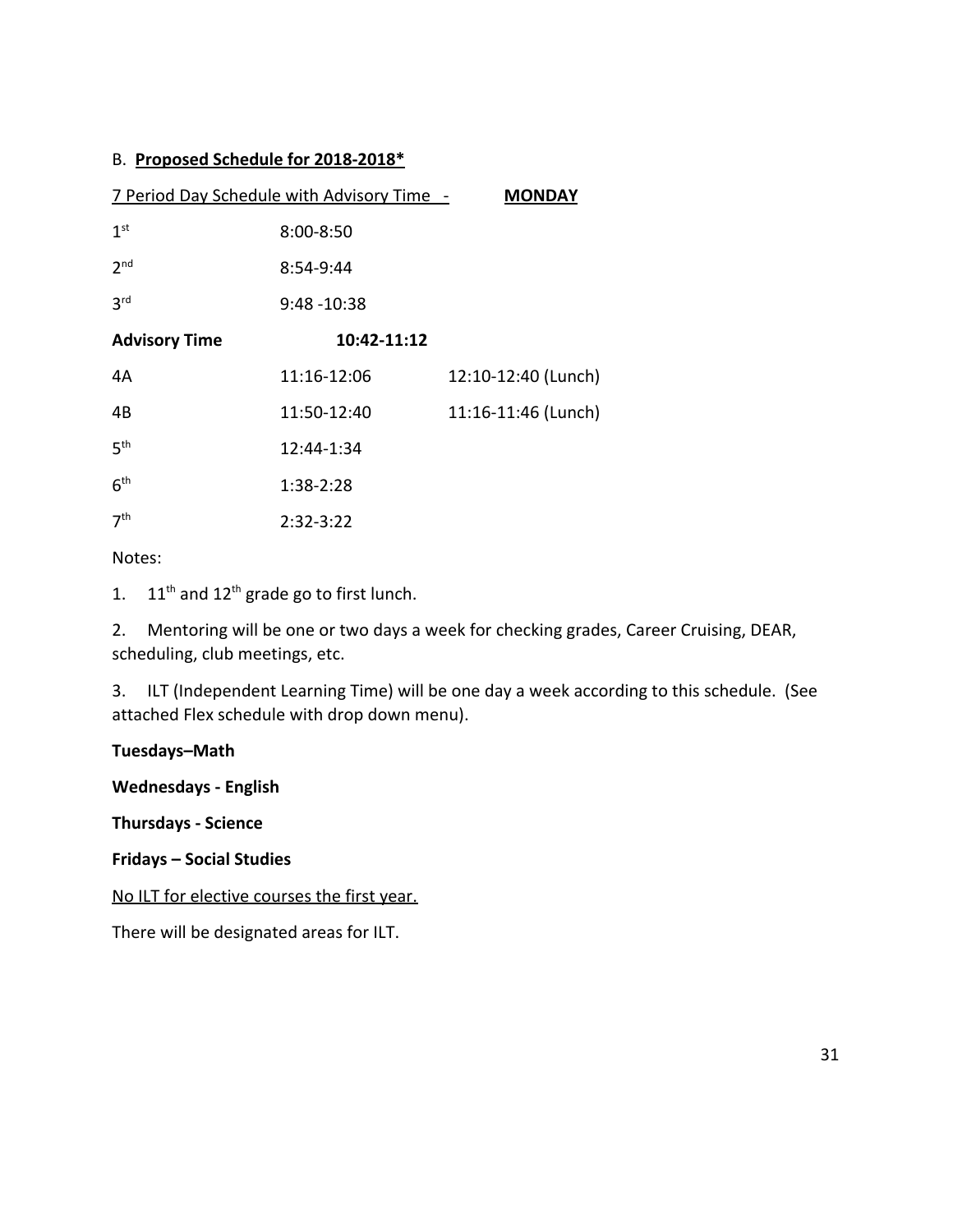4. SLT (Structured Learning Time) will be held in the teachers' classrooms in conjunction with ILT time. Students who have below 70% in the class, have missing assignments or tests, and/or are needing re-teaching/intervention will stay in the classroom.

5. Teachers are not required to utilize ILT each week – however, this could be a good motivating tool and also an opportunity for intervention for students who need a little extra help.

\* This schedule can be expanded to more FLEX/Structured Learning Time based upon students needs. We will continually evaluate progress and successes along with problem solve any conflicts and/or concerns.